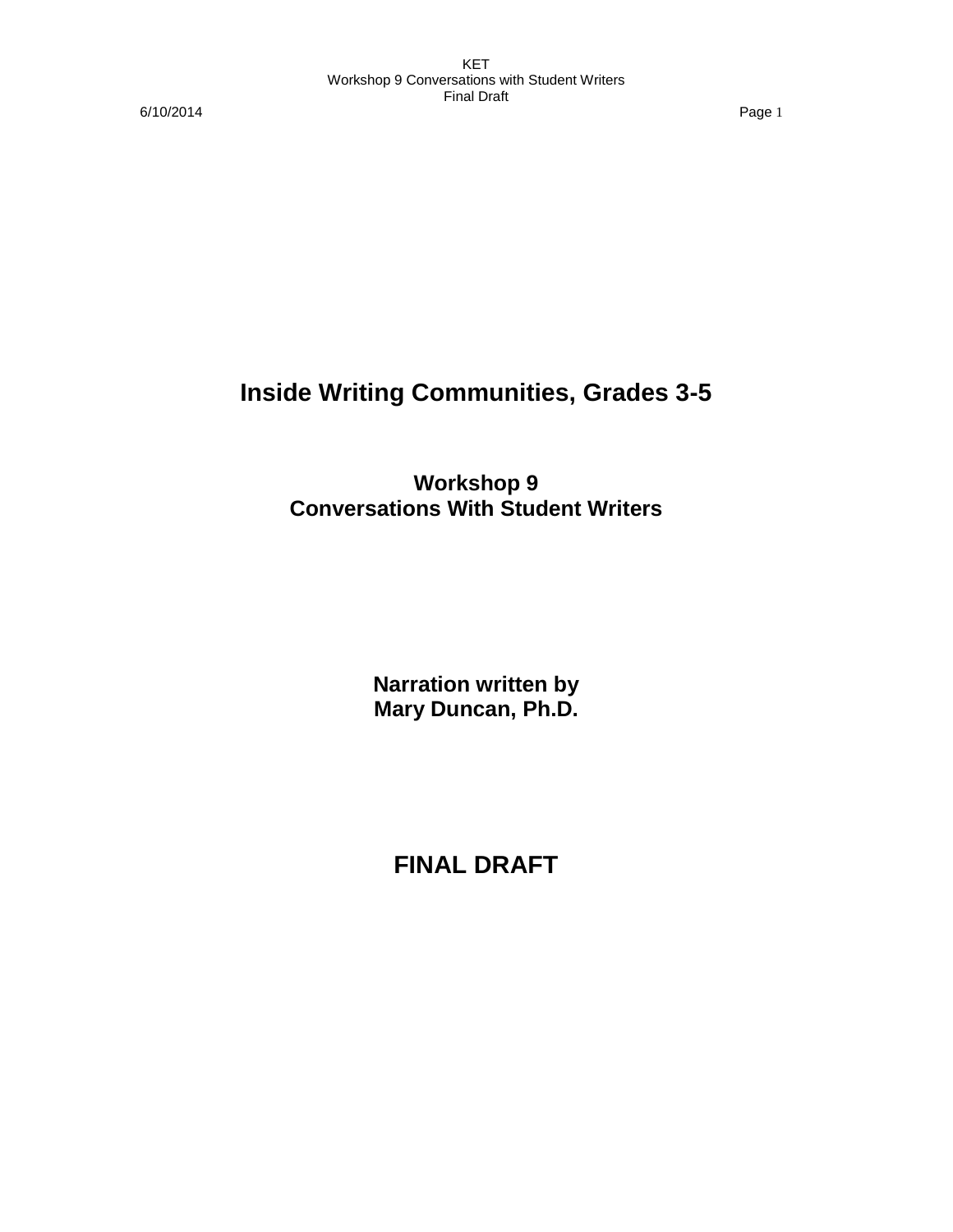6/10/2014 Page 2

# **RUNDOWN SHEET**

# **Program Duration:**

|                             | <b>MASTER IN</b> | <b>DURATION</b> |
|-----------------------------|------------------|-----------------|
| ANNENBERG MEDIA LOGO        | 01:00:00         | 00:15           |
| <b>KET LOGO</b>             | 01:00:15         | 00:08           |
| <b>SERIES OPEN/TITLE #9</b> | 01:00:23         | 00:28           |
| <b>INTERVIEW</b>            |                  |                 |
| <b>Jack Wilde</b>           | 01:00:51         | 01:14           |
| <b>NARRATION #1</b>         |                  |                 |
|                             | 01:02:05         | 01:26           |
| <b>INTERVIEW</b>            |                  |                 |
| <b>Jack Wilde</b>           | 01:03:31         | 01:00           |
| <b>NARRATION #2</b>         |                  |                 |
|                             | 01:04:31         | 00:45           |
| <b>INTERVIEW</b>            |                  |                 |
| Mark Hardy                  | 01:05:16         | 00:24           |
| <b>CLASSROOM FOOTAGE</b>    |                  |                 |
| Mark Hardy                  | 01:05:40         | 03:04           |
| <b>INTERVIEW</b>            |                  |                 |
| Mark Hardy                  | 01:08:44         | 01:36           |
| <b>NARRATION #3</b>         |                  |                 |
|                             | 01:10:20         | 00:46           |
| <b>CLASSROOM FOOTAGE</b>    |                  |                 |
| <b>Sheryl Block</b>         | 01:11:06         | 03:28           |
| <b>NARRATION #4</b>         |                  |                 |
|                             | 01:14:34         | 00:15           |
| <b>INTERVIEW</b>            |                  |                 |
| <b>Sheryl Block</b>         | 01:14:49         | 00:34           |
| <b>NARRATION #5</b>         |                  |                 |
| <b>INTERVIEW</b>            | 01:15:23         | 00:54           |
| Nicole Outsen               | 01:16:17         | 00:55           |
| <b>CLASSROOM FOOTAGE</b>    |                  |                 |
| Nicole Outsen               | 01:17:12         | 03:16           |
| <b>INTERVIEW</b>            |                  |                 |
| Nicole Outsen               | 01:20:28         | 00:28           |
| <b>NARRATION #6</b>         |                  |                 |
|                             | 01:20:56         | 00:42           |
| <b>INTERVIEW</b>            |                  |                 |
| <b>Lindsay Dibert</b>       | 01:21:38         | 00:47           |
| <b>CLASSROOM FOOTAGE</b>    |                  |                 |
| <b>Lindsay Dibert</b>       | 01:22:25         | 02:45           |
| <b>INTERVIEW</b>            |                  |                 |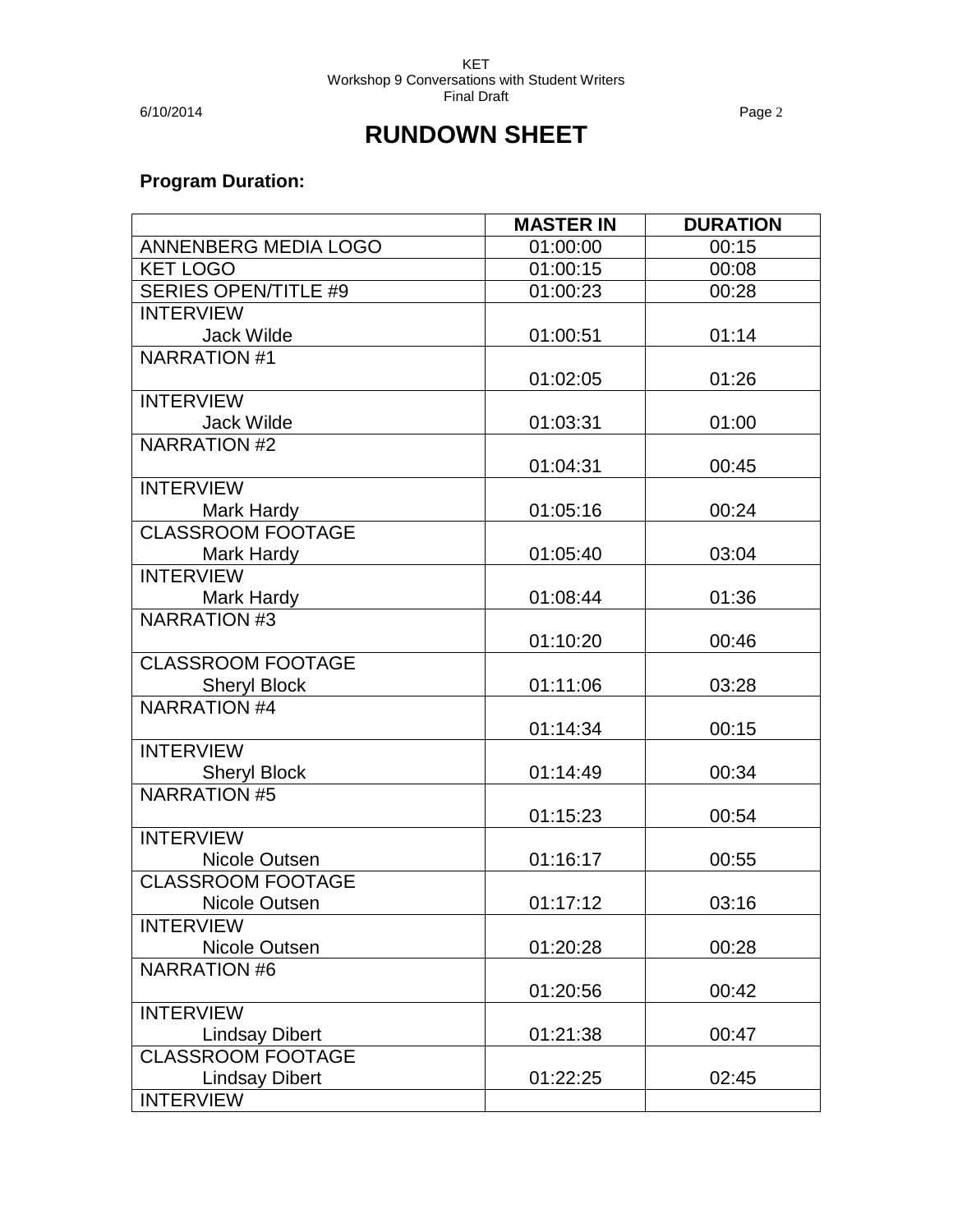| 6/10/2014                    |          | Page 3 |
|------------------------------|----------|--------|
| <b>Lindsay Dibert</b>        | 01:25:10 | 00:36  |
| <b>CREDITS</b>               | 01:25:46 |        |
| ANNENBERG MEDIA FUNDING LOGO |          |        |
| 1-800-LEARNER TAG            |          |        |
| <b>MASTER OUT</b>            | 01:28:25 |        |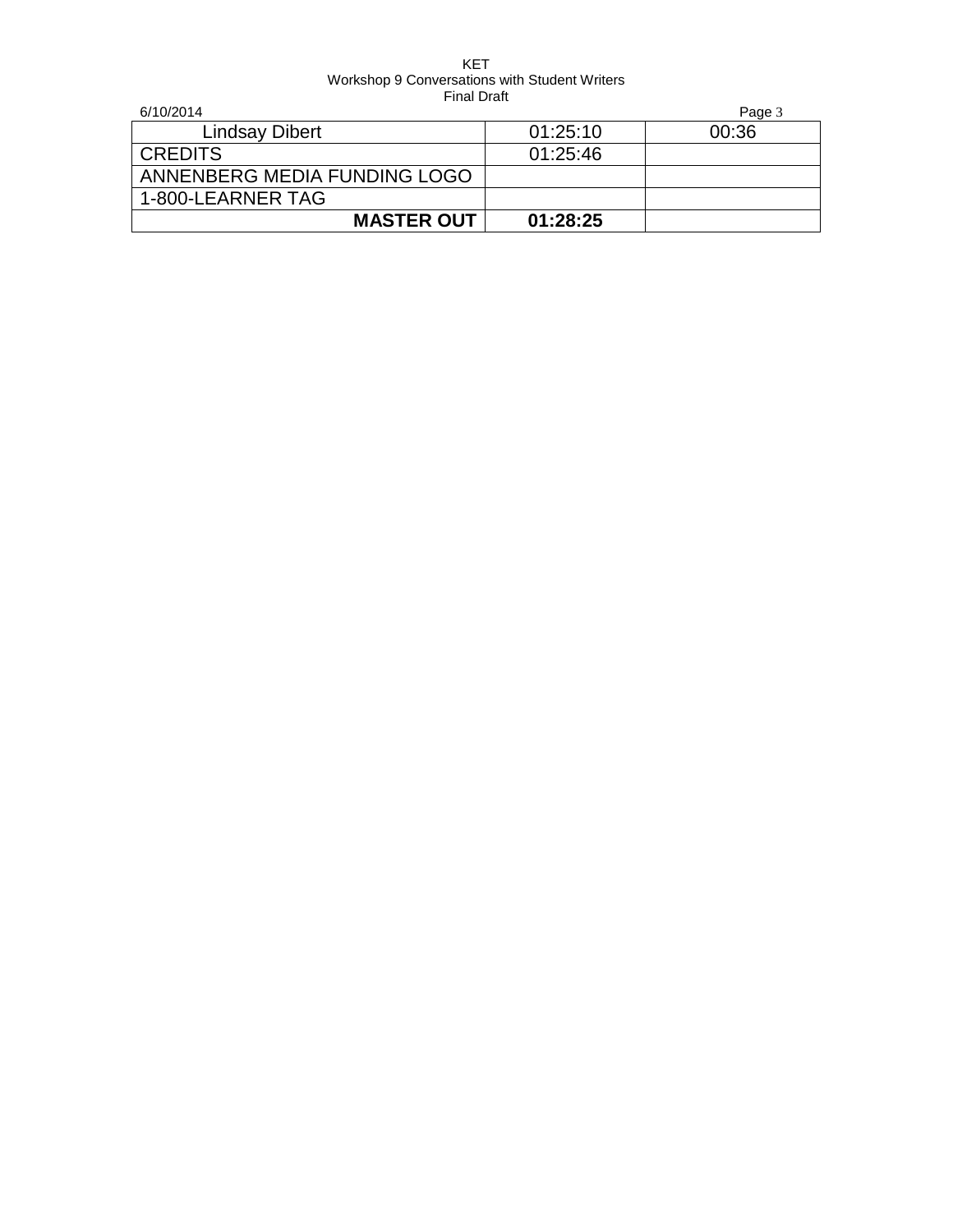| 6/10/2014                          |                                                                                                                                                                                                                                                                                                                                                                                                                                                                                                                                                                                                                                                                                                                                                                                                                                                                                                                                                                                                                                                                                                                                                                                                                                                                                                                                                                                                                                                          | Page 4      |       |
|------------------------------------|----------------------------------------------------------------------------------------------------------------------------------------------------------------------------------------------------------------------------------------------------------------------------------------------------------------------------------------------------------------------------------------------------------------------------------------------------------------------------------------------------------------------------------------------------------------------------------------------------------------------------------------------------------------------------------------------------------------------------------------------------------------------------------------------------------------------------------------------------------------------------------------------------------------------------------------------------------------------------------------------------------------------------------------------------------------------------------------------------------------------------------------------------------------------------------------------------------------------------------------------------------------------------------------------------------------------------------------------------------------------------------------------------------------------------------------------------------|-------------|-------|
| <b>VIDEO</b>                       | <b>AUDIO</b>                                                                                                                                                                                                                                                                                                                                                                                                                                                                                                                                                                                                                                                                                                                                                                                                                                                                                                                                                                                                                                                                                                                                                                                                                                                                                                                                                                                                                                             | <b>LGTH</b> | TRT   |
| Annenberg                          | Annenberg Media Logo Music                                                                                                                                                                                                                                                                                                                                                                                                                                                                                                                                                                                                                                                                                                                                                                                                                                                                                                                                                                                                                                                                                                                                                                                                                                                                                                                                                                                                                               |             |       |
| Media Logo                         |                                                                                                                                                                                                                                                                                                                                                                                                                                                                                                                                                                                                                                                                                                                                                                                                                                                                                                                                                                                                                                                                                                                                                                                                                                                                                                                                                                                                                                                          | 00:15       | 00:15 |
| <b>KET Logo</b>                    |                                                                                                                                                                                                                                                                                                                                                                                                                                                                                                                                                                                                                                                                                                                                                                                                                                                                                                                                                                                                                                                                                                                                                                                                                                                                                                                                                                                                                                                          | 00:08       | 00:23 |
| Series Open/                       | Inside Writing Communities, Grades 3-5                                                                                                                                                                                                                                                                                                                                                                                                                                                                                                                                                                                                                                                                                                                                                                                                                                                                                                                                                                                                                                                                                                                                                                                                                                                                                                                                                                                                                   |             |       |
| Title 9                            | <b>Theme</b>                                                                                                                                                                                                                                                                                                                                                                                                                                                                                                                                                                                                                                                                                                                                                                                                                                                                                                                                                                                                                                                                                                                                                                                                                                                                                                                                                                                                                                             | 00:28       | 00:51 |
| <b>Jack Wilde</b><br><b>B-Roll</b> | <b>JACK:</b> I think there are several reasons for<br>doing teacher conferences. The first-and,<br>as far as I'm concerned, in many respects, the<br>most important reason is so the student feels<br>that his words or her words are heard. To<br>me, that's what matters to all of us.<br>You can have a teacher-student conference<br>at any point in the process. So there are<br>times when I have conferences about<br>choosing a topic, where nothing is really down<br>on paper, or the only thing down on paper is a<br>list, but the child is stymied at that moment<br>about, well, which one to choose, or are any<br>of these any good, or being able to extend<br>their thinking for these any good, or being<br>able to extend their thinking for themselves to<br>make that choice. So I think it can start<br>before anything is on paper and go all the way<br>to having a conference That's really a<br>reflection. The piece is done, and then you<br>can have a conference about, "Well, what do<br>you think you did well? What—now, looking<br>back on that piece, what do you think<br>worked? What are ways in which, if you were<br>to work on it some more, you'd improve it?<br>What are skills that you feel that you used in<br>the piece that you might want to hold onto as<br>you write your next piece?" So, absolutely, it<br>can happen at any point in the process.<br><b>NARRATOR:</b> Student-teacher conferences | 01:14       | 02:05 |
|                                    | play an essential role in successful writing<br>workshops. When teachers approach their<br>students' work with respect and kindness,<br>they're modeling appropriate ways to talk<br>about writing. They're also serving as<br>sympathetic and discerning sounding boards.<br>These one-on-one conversations help young<br>writers clarify their thinking and give them a                                                                                                                                                                                                                                                                                                                                                                                                                                                                                                                                                                                                                                                                                                                                                                                                                                                                                                                                                                                                                                                                                |             |       |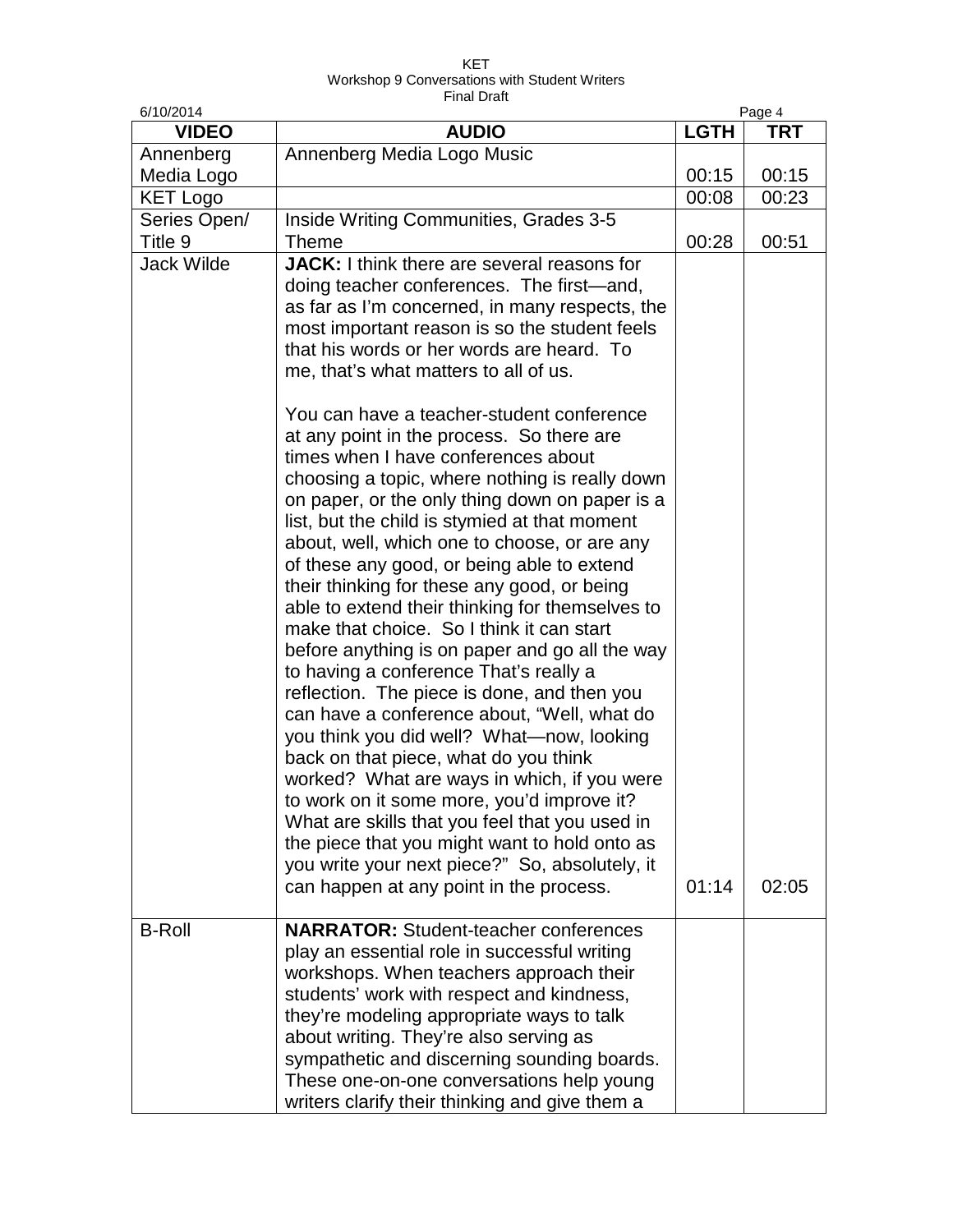| 6/10/2014         |                                                                                                                                                                                                                                                                                                                                                                                                                                                                                                   |       | Page 5 |
|-------------------|---------------------------------------------------------------------------------------------------------------------------------------------------------------------------------------------------------------------------------------------------------------------------------------------------------------------------------------------------------------------------------------------------------------------------------------------------------------------------------------------------|-------|--------|
|                   | chance to ask questions about writing craft.<br>And they help teachers shape instruction to<br>meet students' individual and collective<br>needs.                                                                                                                                                                                                                                                                                                                                                 |       |        |
|                   | It's easy to see the advantages of conferring<br>with students about writing. But fitting<br>conferences into instruction can be tricky.<br>How can teachers find the time to meet with<br>all their students? Do conferences need to be<br>planned in advance? What strategies and<br>structures make conferences more effective?<br>And how can teachers keep track of what they<br>observe?                                                                                                    |       |        |
|                   | To explore these questions, we'll travel to four<br>classrooms-a third-grade, a fourth-grade,<br>and two fifth-grades. As we sit in on authentic<br>conversations with student writers and listen<br>to the teachers reflect on their practice, one<br>thing becomes apparent. When it comes to<br>conferring, there are no simple, one-size-fits-<br>all answers. The teaching that occurs during<br>conferences is subtle and nuanced; it needs<br>to match both the situation and the student. | 01:26 | 03:31  |
| <b>Jack Wilde</b> | <b>JACK:</b> The distinction between a formal<br>conference has mostly—my classroom has<br>mostly to do with just the structure. So there<br>are times when I'm moving around the room<br>and I'm just stopping by everybody's desk and<br>saying, "How's it going," or I'm reading over<br>their shoulder a little bit to see whether they<br>have any questions or concerns. To my mind,<br>that's an informal conference.                                                                      |       |        |
|                   | A formal conference is where I've got a sign-<br>up sheet, or I've got just a place on my-on<br>the blackboard for them to sign up because<br>they want a conference. So they've initiated<br>it, and, in some instances, they've had to do<br>something to get ready for that conference.<br>So they've had to make some revisions; they<br>have had to have done some work and come<br>to me with an agenda. I may change that<br>agenda, or we may negotiate the agenda, but                   |       |        |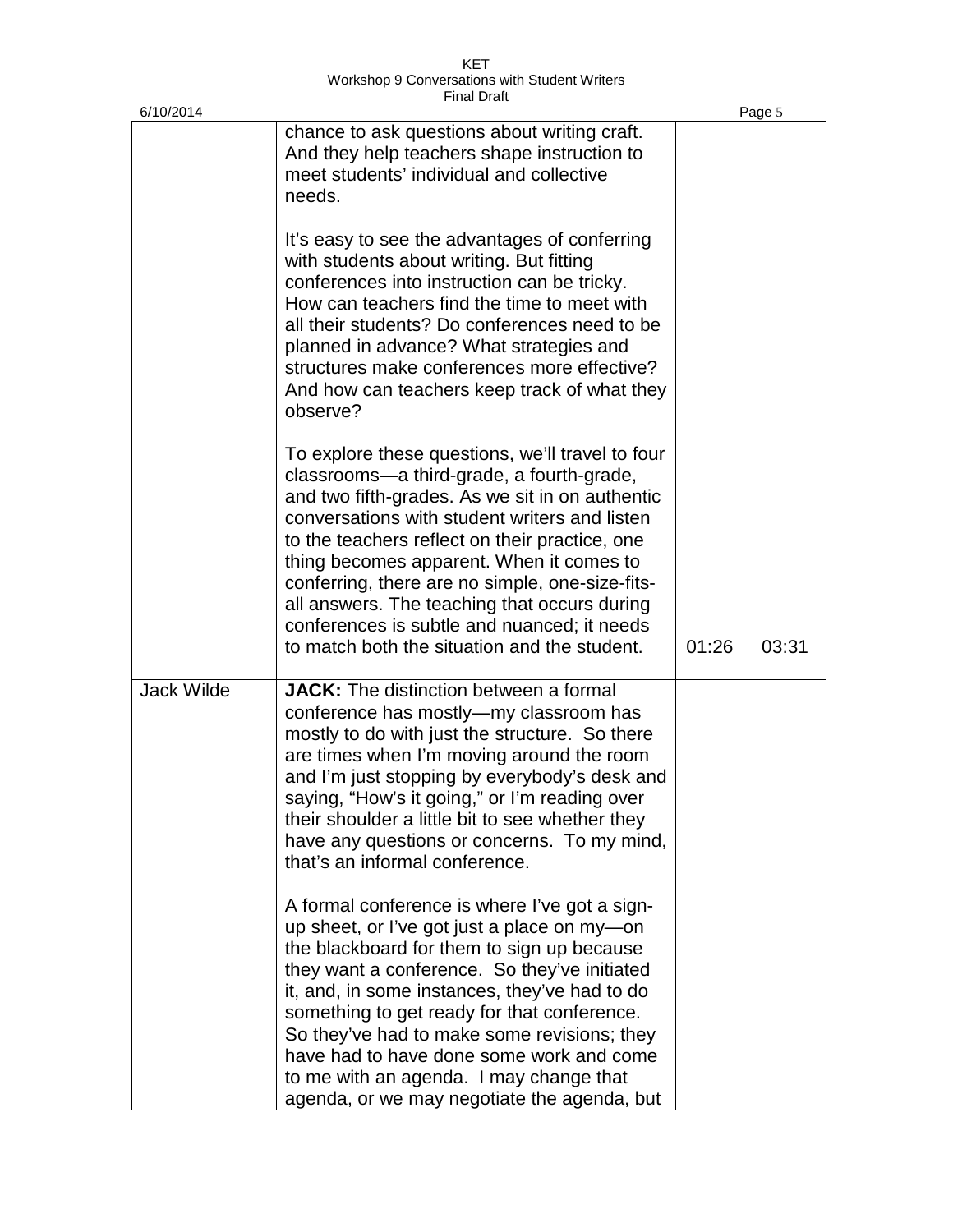KET Workshop 9 Conversations with Student Writers Final Draft

| 6/10/2014                                                               |                                                                                                                                                                                                                                                                                                                                                                                        |       | Page 6 |
|-------------------------------------------------------------------------|----------------------------------------------------------------------------------------------------------------------------------------------------------------------------------------------------------------------------------------------------------------------------------------------------------------------------------------------------------------------------------------|-------|--------|
|                                                                         | they've got an agenda, whereas, the informal<br>conference, I'm just dropping by. "How's it<br>going? Any questions you've got?" I may<br>have a question because they're—they seem<br>to be stuck on something.                                                                                                                                                                       | 01:00 | 04:31  |
| <b>B-Roll</b>                                                           | <b>NARRATOR:</b> It's the first day of school for<br>Mark Hardy's third-graders in Raleigh, North<br>Carolina, and Mark is already setting up his<br>writing workshop. To encourage his students<br>to put words on paper, he's given them an<br>open-ended writing task. They can write in<br>any genre, on any subject-their only guides<br>are their own preferences and interests. |       |        |
|                                                                         | Allowing children so much freedom is<br>empowering, particularly early in the year. But<br>for some beginning writers, it also can be<br>paralyzing. What if they can't think of<br>something to write about?                                                                                                                                                                          |       |        |
|                                                                         | While the students are working individually,<br>Mark observes what they're doing and<br>initiates informal conferences with students<br>who need help finding ideas for their writing.                                                                                                                                                                                                 | 00:45 | 05:16  |
| Mark Hardy,<br>Partnership<br>Elementary,<br>Raleigh, North<br>Carolina | MARK: Today, largely, what I'm doing is<br>having conferences as I notice the need for<br>them—and sometimes as children appealed<br>for help.                                                                                                                                                                                                                                         |       |        |
|                                                                         | I knew that there would need to be a lot of<br>individualized kind of shoring kids up and<br>giving them the support that they needed so<br>they could, you know, work successfully and<br>feel successfully.                                                                                                                                                                          | 00:24 | 05:40  |
| Mark Hardy,<br>Partnership<br>Elementary,<br>Raleigh, North<br>Carolina | <b>MARK:</b> Now Andrew, let's you and me talk<br>different because, look, you said, picture book<br>about my life. I know you're only what, nine,<br>eight, twenty-eight, how old are you?                                                                                                                                                                                            |       |        |
|                                                                         | <b>ANDREW: Twenty-eight.</b>                                                                                                                                                                                                                                                                                                                                                           |       |        |
|                                                                         | <b>MARK:</b> You're twenty-eight. I know you're                                                                                                                                                                                                                                                                                                                                        |       |        |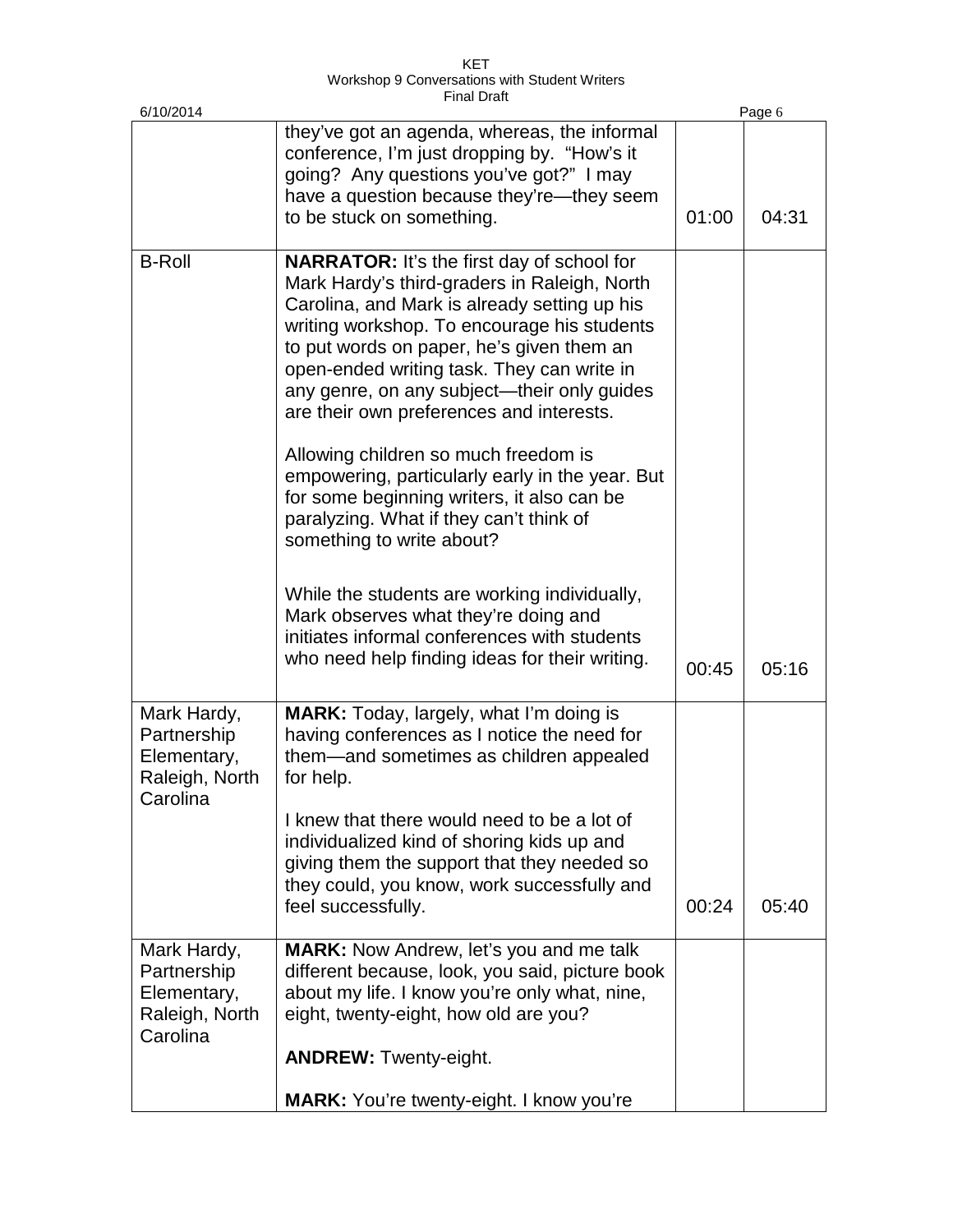| 6/10/2014 |                                                                                                                                                                                                                                                                                      | Page 7 |
|-----------|--------------------------------------------------------------------------------------------------------------------------------------------------------------------------------------------------------------------------------------------------------------------------------------|--------|
|           | twenty-eight. You've lived a lot of stories, so<br>we need to pick one. So, let's start and make<br>a little list. And I'll write the list, all right? Can<br>you think of some different stories, from your<br>life? Name one.                                                      |        |
|           | <b>ANDREW:</b> Um, one is going to be my reading<br>life.                                                                                                                                                                                                                            |        |
|           | <b>MARK:</b> One is going to be your reading life.<br>Do you think people would be really interested<br>in reading a book about your reading life?<br>Okay, excellent. What's another, another<br>interesting story that might capture readers?                                      |        |
|           | <b>ANDREW:</b> Uh, my writing life.                                                                                                                                                                                                                                                  |        |
|           | <b>MARK:</b> Oh, your writing life, okay. What<br>about an interesting story that happened<br>outside of school? Can you think of<br>something interesting that's happened outside<br>of school?                                                                                     |        |
|           | <b>ANDREW:</b> My friend, he has a dog. It was a<br>girl. Me and my brother was scared of it and I<br>went close to it and it was actually nice.                                                                                                                                     |        |
|           | <b>MARK:</b> Oh my gosh, so you were surprised.<br>You thought it was mean but when you got<br>closer and closer it got nice? What was it<br>licking you and jumping up on you? Or did it<br>quit barking?                                                                           |        |
|           | <b>ANDREW:</b> It sniffed me.                                                                                                                                                                                                                                                        |        |
|           | <b>MARK:</b> It sniffed you and you knew it was<br>nice? That was a friend's dog?                                                                                                                                                                                                    |        |
|           | <b>ANDREW:</b> My friend.                                                                                                                                                                                                                                                            |        |
|           | <b>MARK:</b> Your friend's dog, okay. Well, you<br>want to try and think of one more from your<br>life outside of school? That one's very<br>interesting. When you started talking about<br>that story and being scared and then being<br>surprised that the dog was really nice, my |        |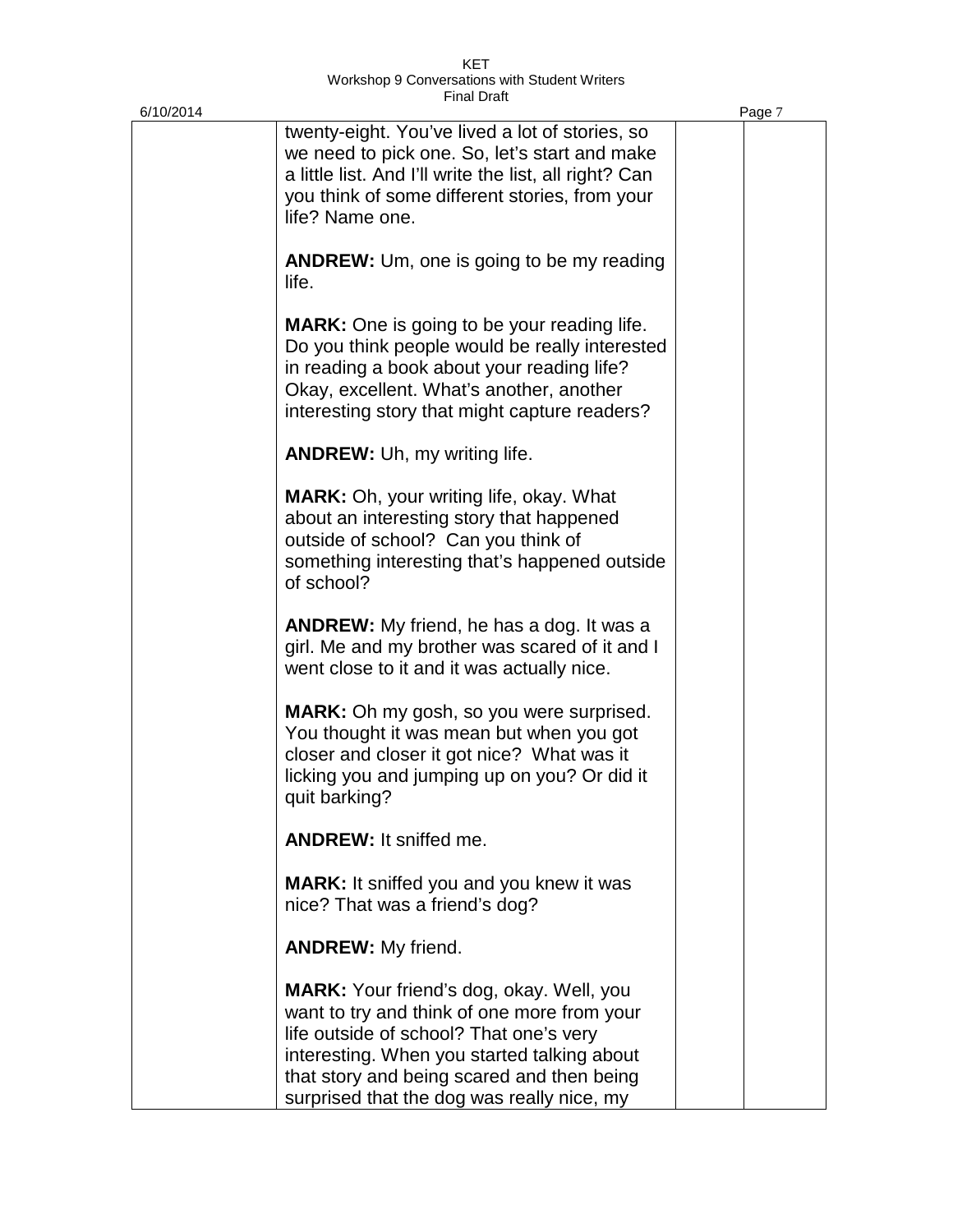| 6/10/2014                                                               |                                                                                                                                                                                                                                                                                                                                                                                                                                                                                                                                                                                                                                                                                                                                                                                                                                                  |       | Page 8 |
|-------------------------------------------------------------------------|--------------------------------------------------------------------------------------------------------------------------------------------------------------------------------------------------------------------------------------------------------------------------------------------------------------------------------------------------------------------------------------------------------------------------------------------------------------------------------------------------------------------------------------------------------------------------------------------------------------------------------------------------------------------------------------------------------------------------------------------------------------------------------------------------------------------------------------------------|-------|--------|
|                                                                         | ears got really, really interested and my mind<br>got really interested. Do you want to think of<br>another story from your life?                                                                                                                                                                                                                                                                                                                                                                                                                                                                                                                                                                                                                                                                                                                |       |        |
|                                                                         | <b>ANDREW:</b> In the forest.                                                                                                                                                                                                                                                                                                                                                                                                                                                                                                                                                                                                                                                                                                                                                                                                                    |       |        |
|                                                                         | <b>MARK:</b> In the forest. What happened in the<br>forest? (Student interrupts) Try and unstick<br>yourself. Okay?                                                                                                                                                                                                                                                                                                                                                                                                                                                                                                                                                                                                                                                                                                                              |       |        |
|                                                                         | <b>ANDREW:</b> Me and my friends went in the<br>woods, went in the forest. We have some<br>woods by our yard. We saw deer. We saw six<br>of them. And we saw a rabbit.                                                                                                                                                                                                                                                                                                                                                                                                                                                                                                                                                                                                                                                                           |       |        |
|                                                                         | <b>MARK:</b> Wow! Wow! That's another very<br>interesting story. When I helped you make<br>your list, these two about reading life and<br>writing life, in all honesty, I kind of went, uh.<br>But this one about your friend's dog and being<br>scared and then realizing it was nice, very<br>exciting and interesting. And this one about<br>being in the forest, very, very interesting. As a<br>person who's going to read your story, I'm<br>interested in both. You want to choose one to<br>start today? This one? Excellent.                                                                                                                                                                                                                                                                                                            | 03:04 | 08:44  |
| Mark Hardy,<br>Partnership<br>Elementary,<br>Raleigh, North<br>Carolina | <b>MARK:</b> What I was trying to do, in that<br>conference, was help him find a topic that was<br>appealing and captivating for an outside<br>reader. He wasn't quite ready for me to help<br>him do too much work on developing those<br>topics, so the fact that he was giving me<br>powerful details and giving me images in his<br>talking was a real bonus. It he hadn't been<br>saying—giving me so much language like that<br>I may have waited to bring that into our<br>conversation.<br>My main goal was to help him learn that,<br>when I'm thinking about a topic, I want to<br>choose a topic that other readers are going to<br>be captivated by. So I tried to play the role of<br>a genuine reader of what he was going to<br>write and react, you know, like I would react to<br>his list of topics and help him know that I'm |       |        |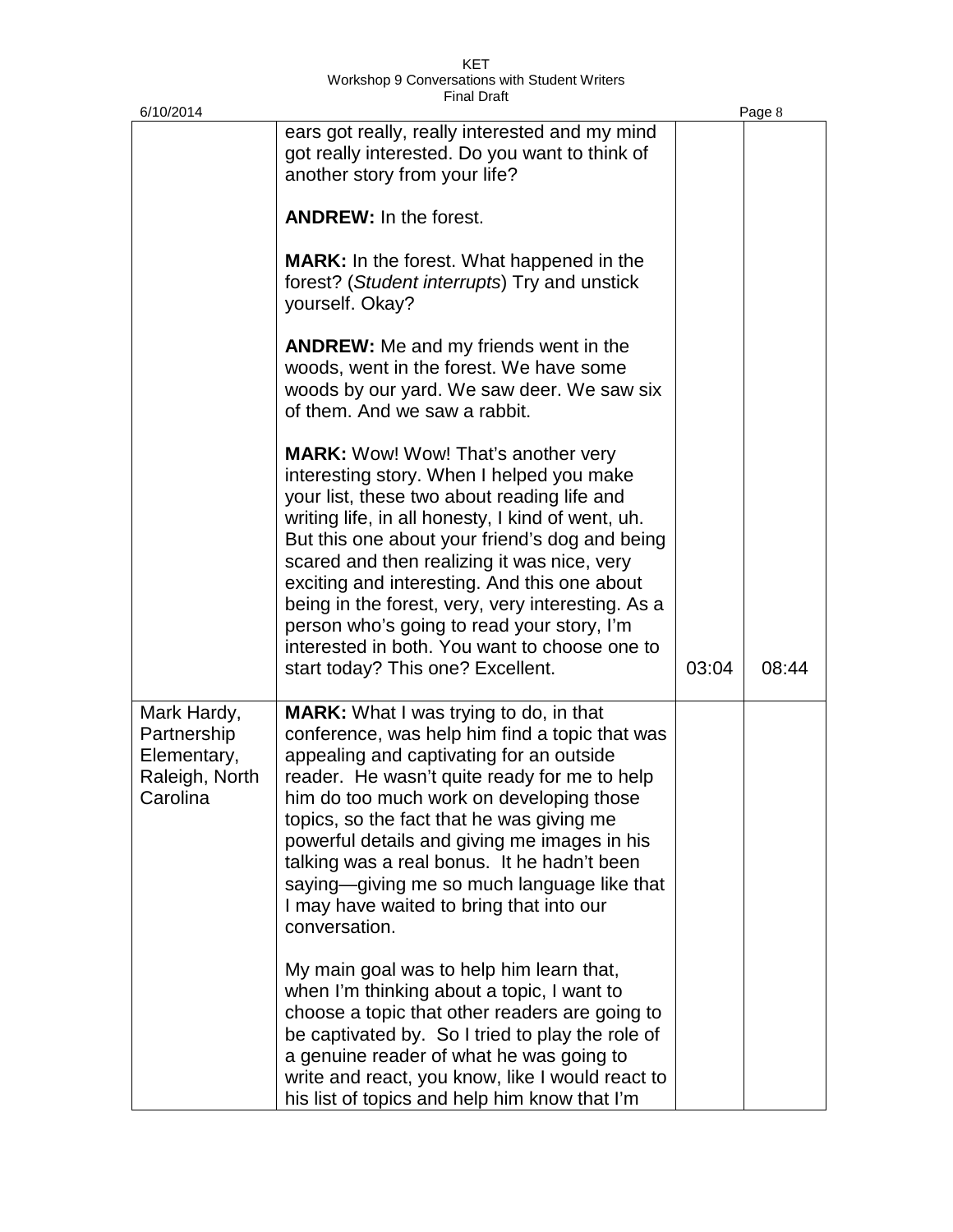| KFT                                           |  |
|-----------------------------------------------|--|
| Workshop 9 Conversations with Student Writers |  |
| <b>Final Draft</b>                            |  |

| 6/10/2014                                    |                                                                                                                                                                                                                                                                                                                                                                                                                                                                                                                                                                                                                                  |       | Page 9 |
|----------------------------------------------|----------------------------------------------------------------------------------------------------------------------------------------------------------------------------------------------------------------------------------------------------------------------------------------------------------------------------------------------------------------------------------------------------------------------------------------------------------------------------------------------------------------------------------------------------------------------------------------------------------------------------------|-------|--------|
|                                              | choosing a topic that other people are going<br>to be interested in reading—and that other<br>people are going to have an intellectual and<br>an emotional reaction to.                                                                                                                                                                                                                                                                                                                                                                                                                                                          |       |        |
|                                              | So when he gave me the story ideas that<br>were genuinely interesting, I did heighten my<br>emotional reaction a little bit, you know, for<br>him. I don't think I would have put any energy<br>or attention right then, other than letting him<br>tell me a little bit of the story to make sure he<br>had some language to go on the page. I<br>wouldn't have put much time into helping him<br>develop it very thoroughly. I just wanted him<br>to get an idea that other people would find<br>interesting; get it down on the page so that he<br>could practice that again. Get another idea<br>and get it down on the page. | 01:36 | 10:20  |
| <b>B-Roll</b>                                | <b>NARRATOR:</b> Writing specialist Sheryl Block<br>has been working with a fourth-grade class in<br>Simpsonville, Kentucky. In health class,<br>Sheryl's students are studying nutrition. Now,<br>in writing workshop, they're preparing to draft<br>content pieces based on what they've<br>learned.                                                                                                                                                                                                                                                                                                                           |       |        |
|                                              | All the pieces will deal with some aspect of<br>nutrition. But the fourth-graders have several<br>choices within this broad subject. Not only do<br>they choose their subtopic-in Sheryl's<br>parlance, their slice of the pie-they also<br>determine their focus, purpose, audience, and<br>form.                                                                                                                                                                                                                                                                                                                               |       |        |
|                                              | The students work in pairs to bounce ideas off<br>on one another. Before they start drafting,<br>Sheryl checks in with the students to make<br>sure that everyone has a workable plan.                                                                                                                                                                                                                                                                                                                                                                                                                                           | 00:46 | 11:06  |
| Sheryl Block,<br>Simpsonville<br>Elementary, | <b>SHERYL:</b> Right now whom are you thinking<br>that you'll be writing to?                                                                                                                                                                                                                                                                                                                                                                                                                                                                                                                                                     |       |        |
| Simpsonville,<br>Kentucky                    | <b>MACY:</b> Uh, I wasn't sure about that.<br><b>SHERYL:</b> Well, you know before you                                                                                                                                                                                                                                                                                                                                                                                                                                                                                                                                           |       |        |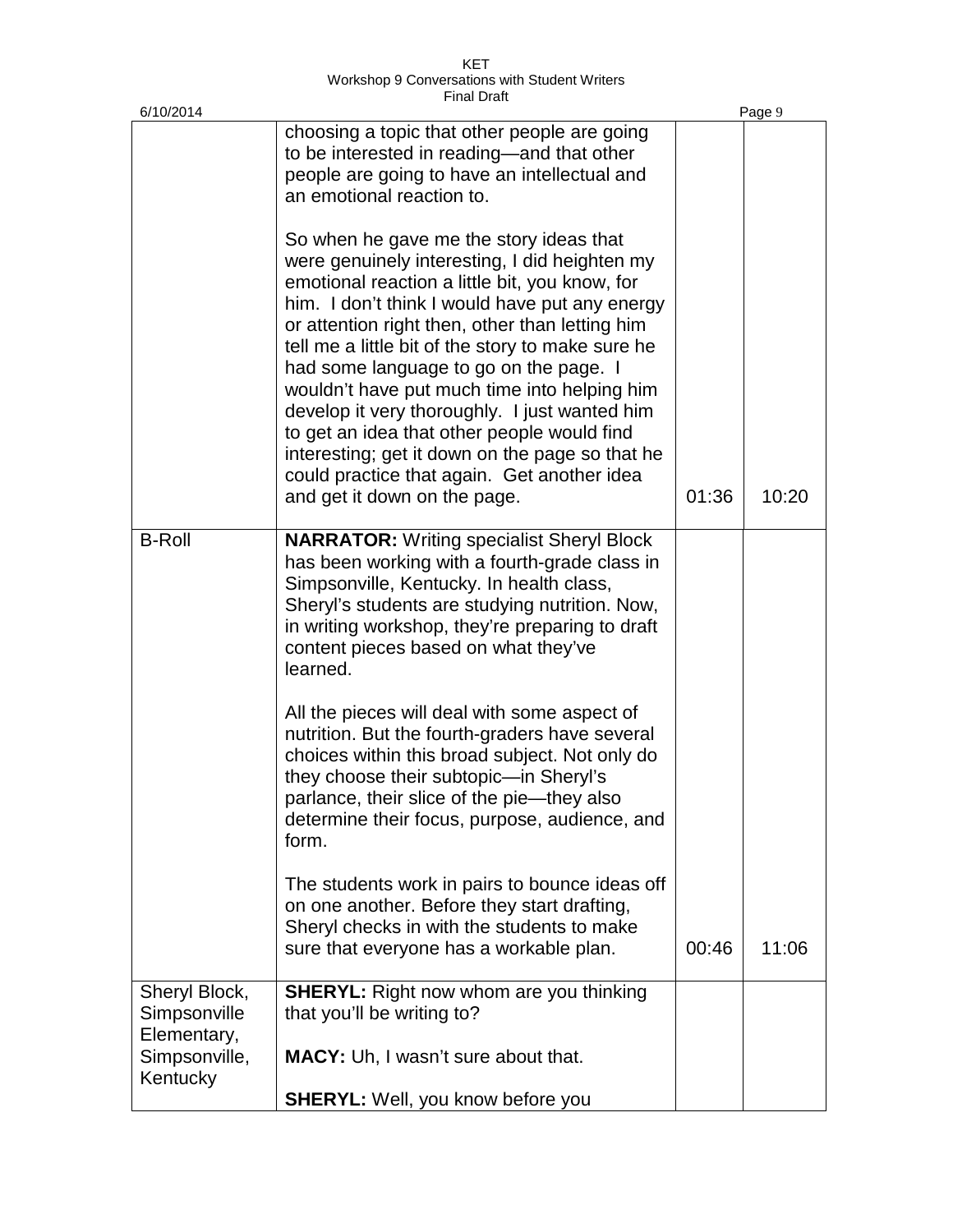| 6/10/2014 |                                                                                                                                                                                                                                                                                                                                                                                                                                                                                                            | Page 10 |
|-----------|------------------------------------------------------------------------------------------------------------------------------------------------------------------------------------------------------------------------------------------------------------------------------------------------------------------------------------------------------------------------------------------------------------------------------------------------------------------------------------------------------------|---------|
|           | determine your form you probably need to<br>think about your audience. Who would like to<br>learn from this information?                                                                                                                                                                                                                                                                                                                                                                                   |         |
|           | <b>MACY:</b> Maybe I could give it to Ms. Stratton<br>or                                                                                                                                                                                                                                                                                                                                                                                                                                                   |         |
|           | <b>SHERYL: Okay</b>                                                                                                                                                                                                                                                                                                                                                                                                                                                                                        |         |
|           | <b>MACY:</b> Or the pediatrician's office.                                                                                                                                                                                                                                                                                                                                                                                                                                                                 |         |
|           | <b>SHERYL:</b> Okay. So if, if you want to deliver it<br>to Ms Stratton or the pediatrician's office<br>which form would be most appropriate?                                                                                                                                                                                                                                                                                                                                                              |         |
|           | <b>MACY: A brochure.</b>                                                                                                                                                                                                                                                                                                                                                                                                                                                                                   |         |
|           | <b>SHERYL:</b> You see, I think, brochures, I kind<br>of wonder, yeah. See how all this fits<br>together? It kind of leads you to the form<br>doesn't it? Definitely brochures. Brochures, all<br>the time, are just left on tables for people to<br>read, right?                                                                                                                                                                                                                                          |         |
|           | <b>MACY: Yeah.</b>                                                                                                                                                                                                                                                                                                                                                                                                                                                                                         |         |
|           | <b>SHERYL:</b> That would be pretty cool. You<br>know there are all sorts of computer graphics<br>that you can use too. There are programs that<br>I can show you that automatically create<br>brochures and all you have to do is insert your<br>text, insert your picture? You interested in<br>doing that? Cool. You'll get a draft going and<br>then either I can show you that technology or<br>our computer lab, you can do it in there.<br>Okay? You're off to a great start. This is<br>wonderful. |         |
|           | <b>Sting and dissolve</b>                                                                                                                                                                                                                                                                                                                                                                                                                                                                                  |         |
|           | <b>SHERYL:</b> Now you're going to focus in on a<br>nutritious snack, what did you come up with<br>for your focus?                                                                                                                                                                                                                                                                                                                                                                                         |         |
|           | <b>MATTHEW:</b> Like my focus is                                                                                                                                                                                                                                                                                                                                                                                                                                                                           |         |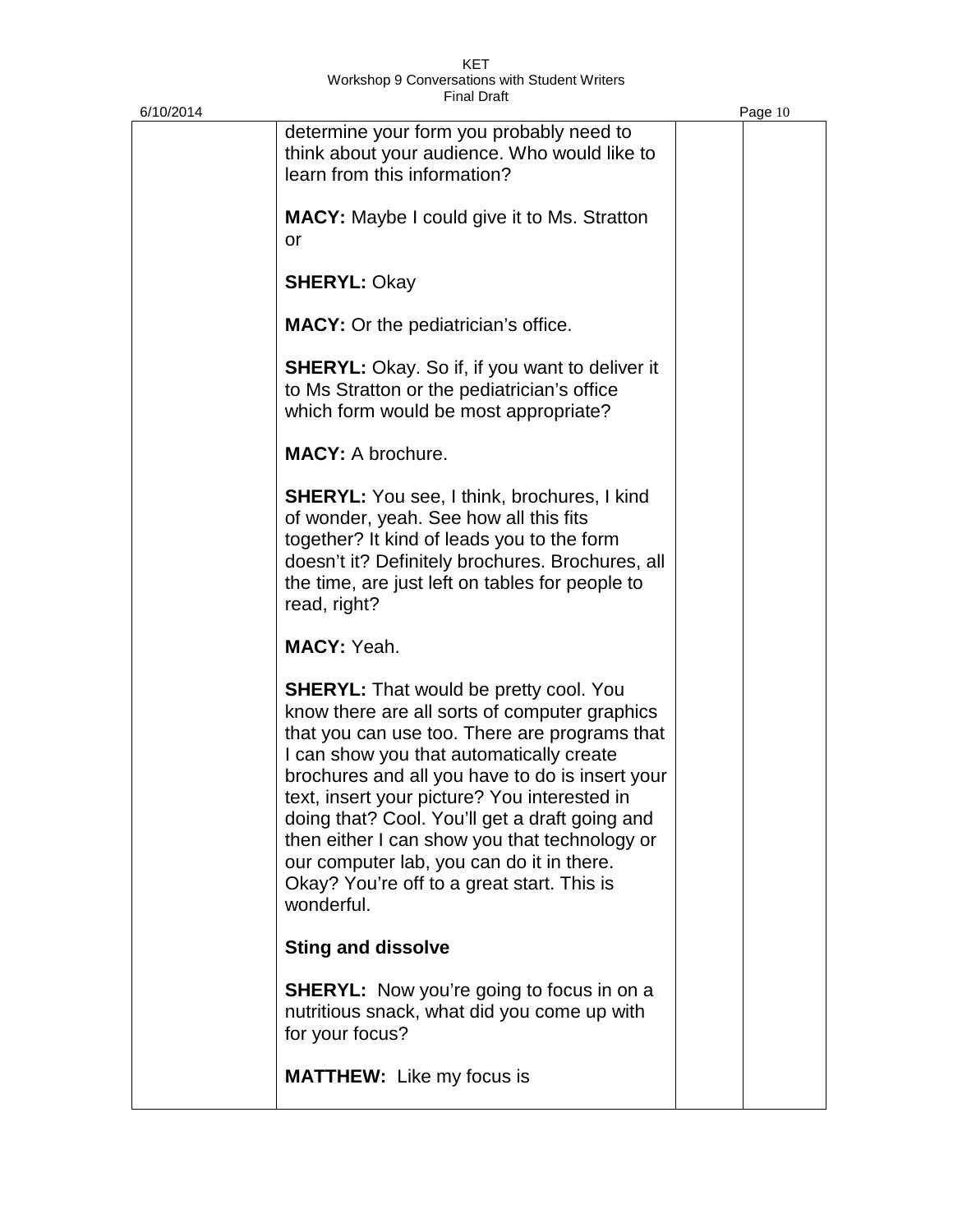| 6/10/2014 |                                                                                                                                                                                                                                                                            | Page 11 |
|-----------|----------------------------------------------------------------------------------------------------------------------------------------------------------------------------------------------------------------------------------------------------------------------------|---------|
|           | <b>SHERYL:</b> Remember that's what I'll tell about<br>a healthy snack.                                                                                                                                                                                                    |         |
|           | <b>MATTHEW:</b> Yeah, how to eat a healthy, like<br>eat, make healthy snacks our of the five food<br>groups.                                                                                                                                                               |         |
|           | <b>SHERYL:</b> Great! So Matthew I hear what<br>you're saying is that you're going to be talking<br>about informing people about healthy snacks.<br>Cool. Caleb what slice of the pie do you<br>have?                                                                      |         |
|           | <b>CALEB:</b> Telling about, like my characters are<br>George and                                                                                                                                                                                                          |         |
|           | <b>SHERYL:</b> Okay, right now you're talking into<br>the form. I want you to put that on hold for just<br>a minute. Let's talk about what big idea you're<br>first interested in exploring.                                                                               |         |
|           | <b>CALEB:</b> Like to eat healthy snacks.                                                                                                                                                                                                                                  |         |
|           | <b>SHERYL:</b> To eat healthy snacks. You guys<br>are kind of similar in that, right? But then look<br>at how the focus is going to change. Well the<br>focus may be close; the forms will be<br>different. What are you going to tell, the big<br>idea, to your audience? |         |
|           | <b>CALEB:</b> Change your body around.                                                                                                                                                                                                                                     |         |
|           | <b>SHERYL:</b> What do you mean by change your<br>body around?                                                                                                                                                                                                             |         |
|           | <b>CALEB:</b> Stop eating junk food and change to<br>grapes and healthy stuff                                                                                                                                                                                              |         |
|           | <b>SHERYL: All right.</b>                                                                                                                                                                                                                                                  |         |
|           | (Sting and dissolve)                                                                                                                                                                                                                                                       |         |
|           | <b>SHERYL:</b> Miranda tell us about your                                                                                                                                                                                                                                  |         |
|           | <b>MIRANDA:</b> I want to write about the<br>servings-of how many servings you need a                                                                                                                                                                                      |         |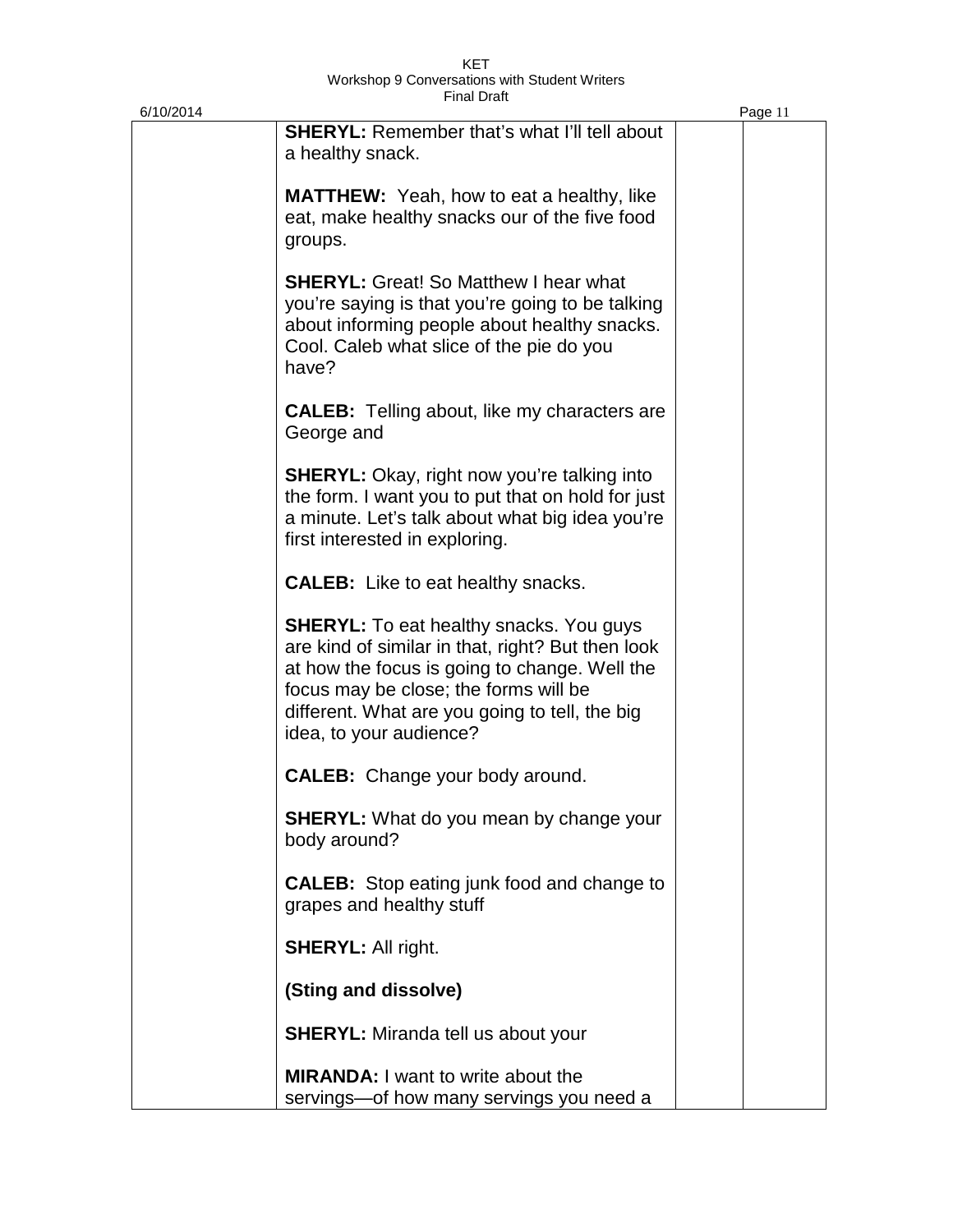| 6/10/2014                     |                                                                                                                                                                                                                                                                 |       | Page 12 |
|-------------------------------|-----------------------------------------------------------------------------------------------------------------------------------------------------------------------------------------------------------------------------------------------------------------|-------|---------|
|                               | day of each food group.                                                                                                                                                                                                                                         |       |         |
|                               | <b>SHERYL:</b> Are you going to select the 0-4-2-3-<br>$2 - 6?$                                                                                                                                                                                                 |       |         |
|                               | <b>MIRANDA: Yeah.</b>                                                                                                                                                                                                                                           |       |         |
|                               | <b>SHERYL: All right.</b>                                                                                                                                                                                                                                       |       |         |
|                               | <b>MIRANDA:</b> That's what I pretty much want to<br>do.                                                                                                                                                                                                        |       |         |
|                               | <b>SHERYL:</b> Jasmine, we'll be with you in just a<br>minute. Please take a seat. All right, so what's<br>the big idea that you will be addressing there?                                                                                                      |       |         |
|                               | <b>MIRANDA:</b> That, um, how it's important to<br>have just a certain amount of, well, how<br>you're supposed to have a certain amount of<br>servings each day.                                                                                                |       |         |
|                               | <b>SHERYL:</b> Good job using the how. Now have<br>you all asked questions of each other?                                                                                                                                                                       |       |         |
|                               | <b>MIRANDA:</b> Yeah, we've gone through the<br>whole packet                                                                                                                                                                                                    |       |         |
|                               | <b>SHERYL:</b> Oh cool, what were, well I think<br>we're about ready to break here and get you<br>all to record, What were some of the<br>questions you asked each other?                                                                                       |       |         |
|                               | <b>STUDENT:</b> She asked me how, how I could<br>convince the kids to eat healthy food.                                                                                                                                                                         | 03:28 | 14:34   |
|                               | <b>SHERYL: Cool!</b>                                                                                                                                                                                                                                            |       |         |
| <b>B-Roll</b>                 | <b>NARRATOR:</b> Sheryl's quick check-ins as the<br>students plan their pieces are just one way<br>she confers with them. At other points of each<br>child's writing process, she'll be available to<br>listen, ask questions, and offer individual<br>support. | 00:15 | 14:49   |
| Sheryl Block,<br>Simpsonville | <b>SHERYL:</b> Other times, when the kids are<br>writing, individually, it's a conference where I                                                                                                                                                               |       |         |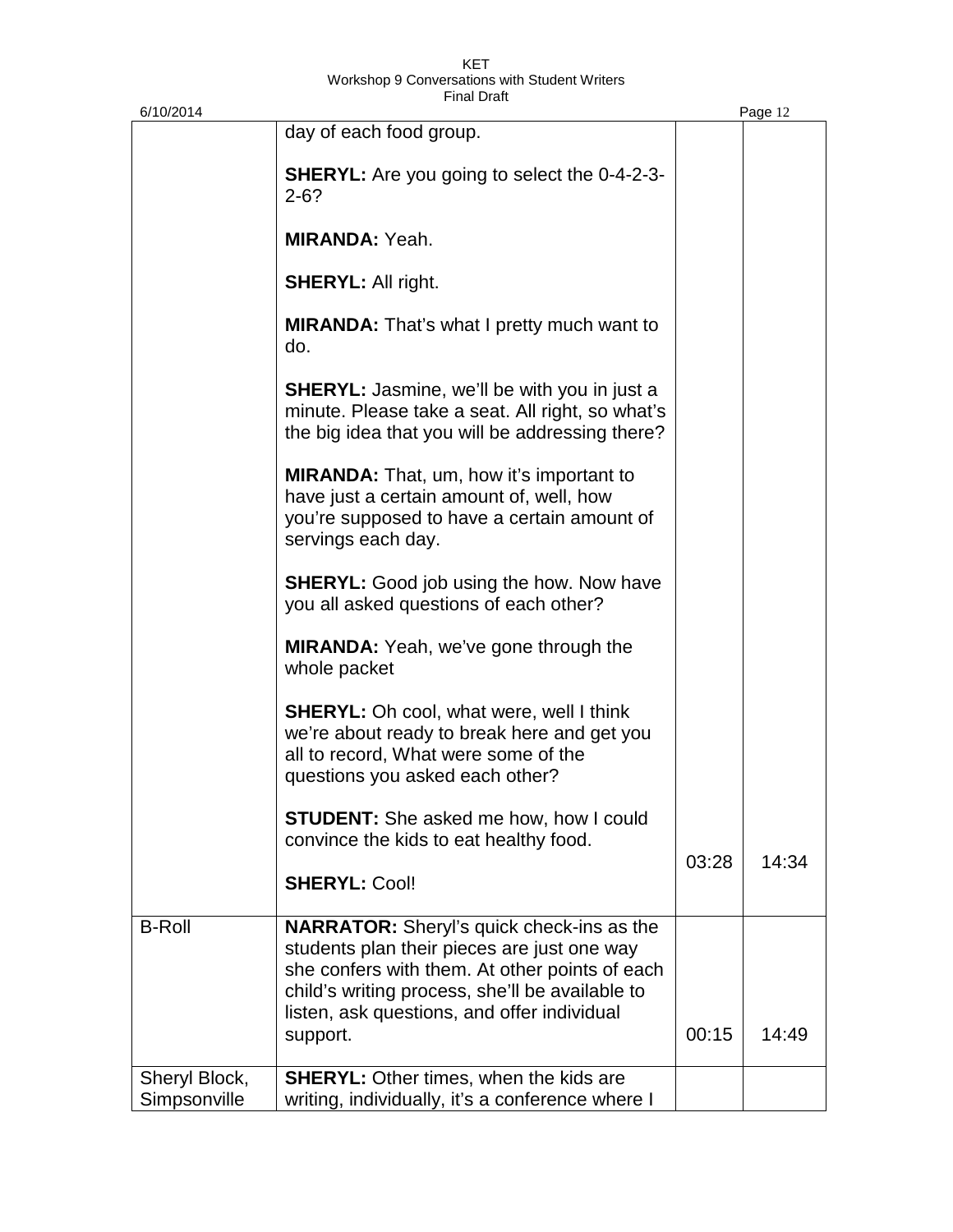KET Workshop 9 Conversations with Student Writers Final Draft

| 6/10/2014                                                                                   |                                                                                                                                                                                                                                                                                                                                                                                                                                                                                                                                                                  |       | Page 13 |
|---------------------------------------------------------------------------------------------|------------------------------------------------------------------------------------------------------------------------------------------------------------------------------------------------------------------------------------------------------------------------------------------------------------------------------------------------------------------------------------------------------------------------------------------------------------------------------------------------------------------------------------------------------------------|-------|---------|
| Elementary,<br>Simpsonville,<br>Kentucky                                                    | come up and I, very generally, just start, "Hey,<br>what are you working on right now?" or<br>"How's it going?" And they begin to discuss<br>this piece. They begin to share with me-and<br>I always go back with a conversation of the<br>focus purpose. I want to hear from the author<br>while they're drafting. "What are you writing,<br>and why are you writing this?" Then I begin to<br>talk with each individual student. Based on<br>their needs.                                                                                                      | 00:34 | 15:23   |
| <b>B-Roll</b>                                                                               | <b>NARRATOR:</b> For Nicole Outsen's fifth-grade<br>class in North Hampton, New Hampshire, the<br>school year is almost over. The students are<br>in the midst of a culminating unit: a multigenre<br>project on the Lewis and Clark expedition.<br>At the moment, the students are working on<br>one part of this project: a newspaper article<br>based on their own research. Although Nicole<br>has specified the genre and the overarching<br>subject for these pieces, she's left it up to her<br>students to find a specific topic that interests<br>them. |       |         |
|                                                                                             | Up to this point, Nicole's fifth-graders have<br>been studying how to organize research<br>notes. Today, during individual writing time,<br>the students are using what they've learned to<br>sort information and decide on how to shape<br>their notes into an article. And Nicole has a<br>clear conferencing structure in place to help<br>them with this task.                                                                                                                                                                                              | 00:54 | 16:17   |
| Nicole Outsen,<br>North Hampton<br>Elementary,<br><b>North</b><br>Hampton, New<br>Hampshire | NICOLE: The establishment of the routine of<br>our literacy workshop was something that was<br>really important to me at the beginning of the<br>year. So I established that-excuse me-<br>when we're doing a mini-lesson, we're going<br>to come to the rug. They're going to be<br>focused on what we're doing. When they<br>work independently, I expect them to be quiet.<br>There's a time for them to work together.<br>There's a time for them to work<br>independently. And we set those structures in                                                   |       |         |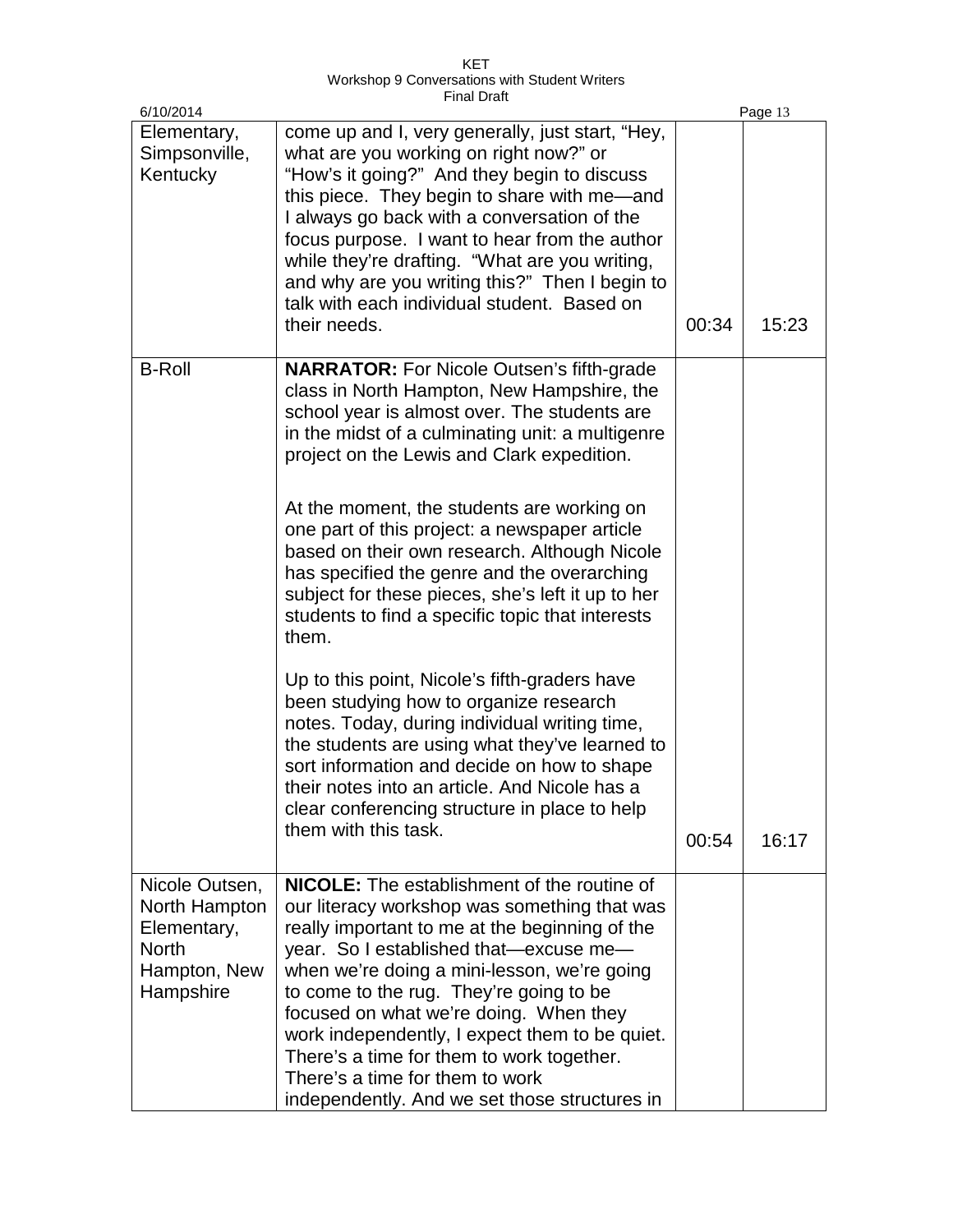| 6/10/2014                                      |                                                                                                                                                                                                                                                                                                                                                                                                                                                                                                                                                                             |       | Page 14 |
|------------------------------------------------|-----------------------------------------------------------------------------------------------------------------------------------------------------------------------------------------------------------------------------------------------------------------------------------------------------------------------------------------------------------------------------------------------------------------------------------------------------------------------------------------------------------------------------------------------------------------------------|-------|---------|
|                                                | place.                                                                                                                                                                                                                                                                                                                                                                                                                                                                                                                                                                      |       |         |
|                                                | One of the most important things, for me, is to<br>establish that, when I'm conferencing with a<br>kid, that's really sacred time, and it's not to be<br>disturbed, under any circumstances. And the<br>kids, you know, we go through a whole list<br>of-like, it you're bleeding, okay, you can<br>interrupt me. But, for the most part, you<br>know, there's a way for them to go to the<br>bathroom without asking permission. They<br>just use a clothespin and sort of say where<br>they're going. So those kinds of routines are<br>established early on in the year. | 00:55 | 17:12   |
| Nicole Outsen,<br>North Hampton<br>Elementary, | <b>NICOLE:</b> Show me here because you have<br>all this stuff all spread out right here.                                                                                                                                                                                                                                                                                                                                                                                                                                                                                   |       |         |
| <b>North</b><br>Hampton, New                   | STUDENT: Yes, I do.                                                                                                                                                                                                                                                                                                                                                                                                                                                                                                                                                         |       |         |
| Hampshire                                      | <b>NICOLE:</b> So where are those notes?                                                                                                                                                                                                                                                                                                                                                                                                                                                                                                                                    |       |         |
|                                                | <b>STUDENT:</b> They're kind of scattered around.                                                                                                                                                                                                                                                                                                                                                                                                                                                                                                                           |       |         |
|                                                | <b>NICOLE:</b> Oh, so you're still reading through.<br>So as you cut apart your notes you realized<br>that you had so many different interests that<br>you wanted to really maybe investigate a<br>couple of different characters.                                                                                                                                                                                                                                                                                                                                          |       |         |
|                                                | <b>STUDENT: Yes.</b>                                                                                                                                                                                                                                                                                                                                                                                                                                                                                                                                                        |       |         |
|                                                | <b>NICOLE:</b> Involved in the expedition. Okay. So<br>what's the next step? What are you going to<br>do right now?                                                                                                                                                                                                                                                                                                                                                                                                                                                         |       |         |
|                                                | <b>STUDENT:</b> I'm going to make an envelope for<br>each character.                                                                                                                                                                                                                                                                                                                                                                                                                                                                                                        |       |         |
|                                                | NICOLE: Okay.                                                                                                                                                                                                                                                                                                                                                                                                                                                                                                                                                               |       |         |
|                                                | <b>STUDENT:</b> And I'm doing Sacagawea.                                                                                                                                                                                                                                                                                                                                                                                                                                                                                                                                    |       |         |
|                                                | NICOLE: Once you get those notes about<br>Sacagawea, what's your plan?                                                                                                                                                                                                                                                                                                                                                                                                                                                                                                      |       |         |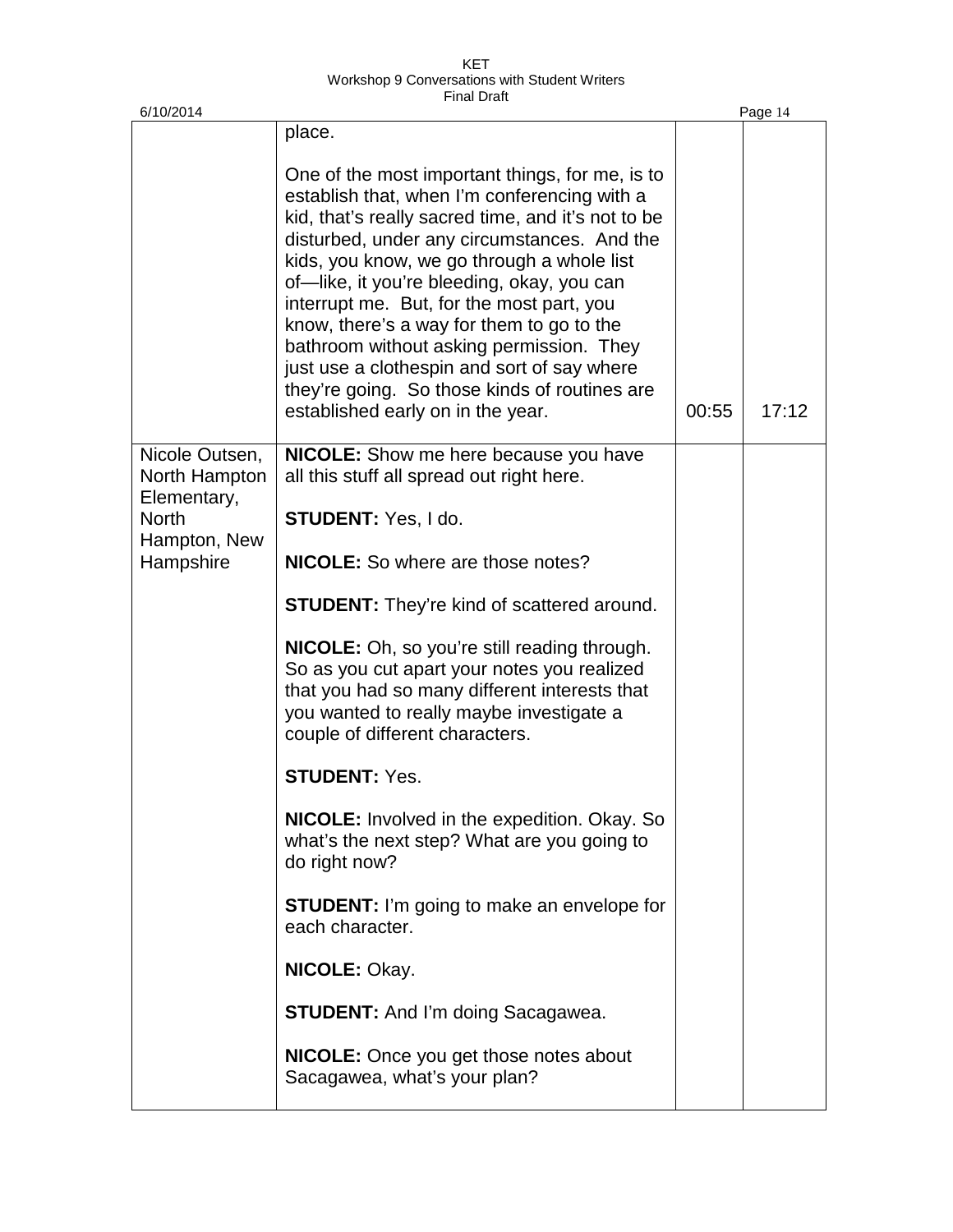| 6/10/2014 |                                                                                                                                                                                                                                                                                                               | Page 15 |
|-----------|---------------------------------------------------------------------------------------------------------------------------------------------------------------------------------------------------------------------------------------------------------------------------------------------------------------|---------|
|           | <b>STUDENT:</b> I'm going to do the other notes<br>and then start doing a rough draft of the<br>article on Sacagawea.                                                                                                                                                                                         |         |
|           | (Sting and dissolve)                                                                                                                                                                                                                                                                                          |         |
|           | <b>NICOLE:</b> You're doing some good work here.<br>What are we working on?                                                                                                                                                                                                                                   |         |
|           | <b>STUDENT: Uh, my draft.</b>                                                                                                                                                                                                                                                                                 |         |
|           | <b>NICOLE:</b> Okay, let's back up. What, what sort<br>of notes did you, what categories did you?                                                                                                                                                                                                             |         |
|           | <b>STUDENT:</b> Um, I did before, during and after.                                                                                                                                                                                                                                                           |         |
|           | <b>NICOLE:</b> Okay, and you're, you're focusing<br>on York, right? Okay. Hold on. Let me get my<br>little note-taking sheet out here. So do you<br>feel after reviewing your notes that you have<br>enough information about York?                                                                           |         |
|           | <b>STUDENT: Yes.</b>                                                                                                                                                                                                                                                                                          |         |
|           | <b>NICOLE:</b> Okay, great. So you're categorizing<br>them before, during and after? So, how, when<br>is, how are you going to make it sound<br>current? Do you know what I mean? Like how<br>are you going to make it sound like this is<br>news that people of a specific time would<br>want to read about? |         |
|           | <b>STUDENT:</b> Um, I haven't really thought about<br>that but                                                                                                                                                                                                                                                |         |
|           | <b>NICOLE:</b> Okay, but you've started writing so<br>you kind of need to think about when the so<br>if you did before, during and after, are you<br>going to do it maybe after York's death and<br>you could kind of do a retrospective on his<br>life?                                                      |         |
|           | <b>STUDENT:</b> Well I was like talking about<br>basically, um, how York was Clark's lifelong<br>companion and                                                                                                                                                                                                |         |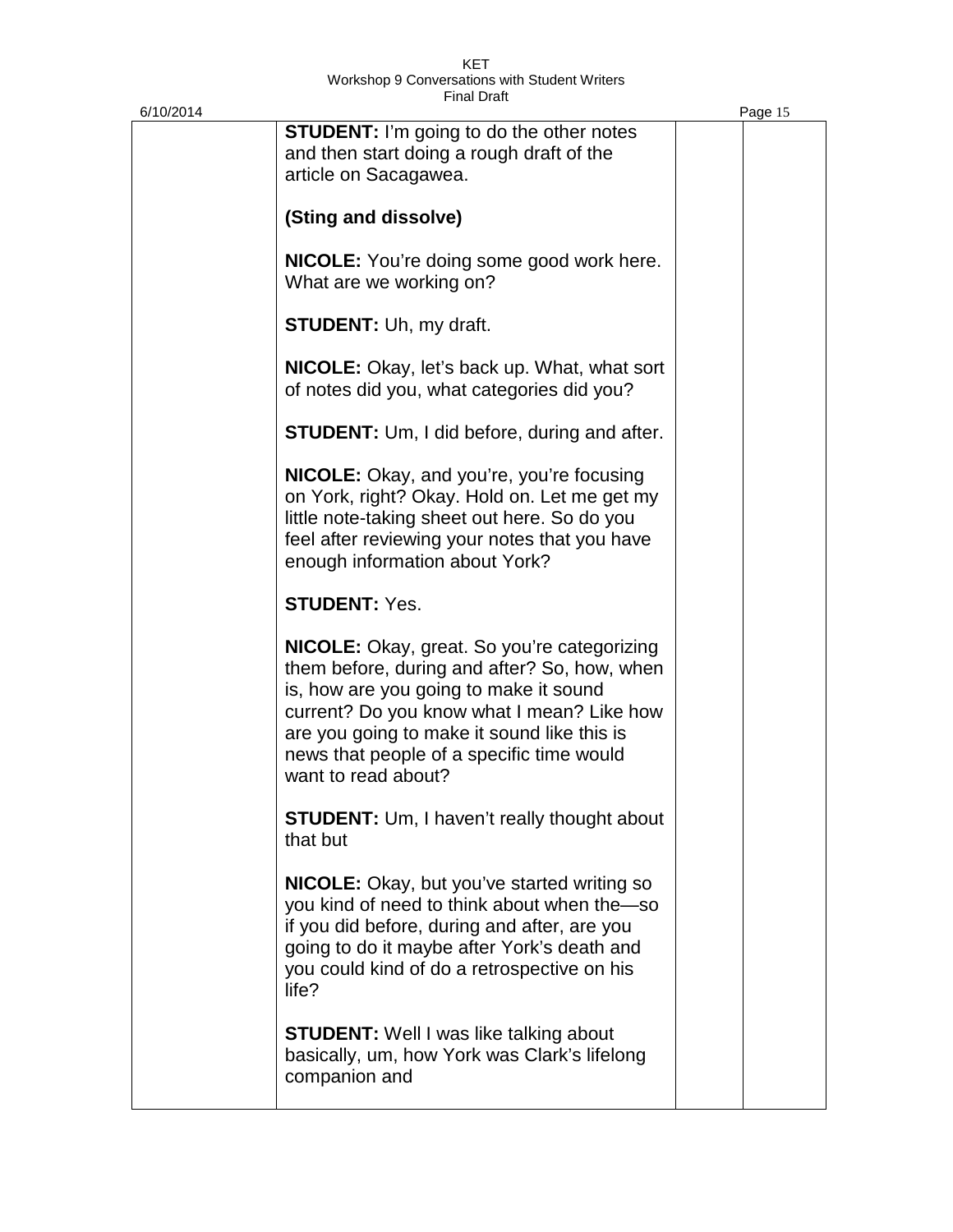| 6/10/2014 |                                                                                                                                                                                     | Page 16 |
|-----------|-------------------------------------------------------------------------------------------------------------------------------------------------------------------------------------|---------|
|           | <b>NICOLE: Okay</b>                                                                                                                                                                 |         |
|           | <b>STUDENT:</b> And when his, like how his father<br>got York for Clark.                                                                                                            |         |
|           | <b>NICOLE: Okay</b>                                                                                                                                                                 |         |
|           | <b>STUDENT:</b> The age of                                                                                                                                                          |         |
|           | <b>NICOLE:</b> So that would be, that would be the<br>before the expedition part, right?                                                                                            |         |
|           | <b>STUDENT:</b> And then I'm going to write about<br>how Clark got the letter from Meriwether<br>Lewis and he, then Clark told, um, told York<br>that he was taking him and stuff.  |         |
|           | <b>NICOLE:</b> Okay. All right. So, um, do you think<br>that these facts that you have, do you see<br>them as being in one paragraph or do you see<br>them as being like a section? |         |
|           | <b>STUDENT:</b> Well I was kind of thinking of<br>maybe, kind of three paragraphs. A before<br>paragraph, a during and after.                                                       |         |
|           | <b>NICOLE:</b> Okay. And you've, and that, that<br>you have the, you think that you have the right<br>amount of facts that                                                          |         |
|           | <b>STUDENT: Yes.</b>                                                                                                                                                                |         |
|           | <b>NICOLE:</b> I didn't say that in the right way. So<br>you think that one paragraph per envelope will<br>be enough?                                                               |         |
|           | <b>STUDENT: Yes</b>                                                                                                                                                                 |         |
|           | <b>NICOLE:</b> Okay. All right.                                                                                                                                                     |         |
|           | <b>STUDENT: I'll have plenty to write during it</b><br>because I have quite a few notes                                                                                             |         |
|           | NICOLE: So do you think that during the<br>expedition might be more than one<br>paragraph? Can you see that as a possibility?                                                       |         |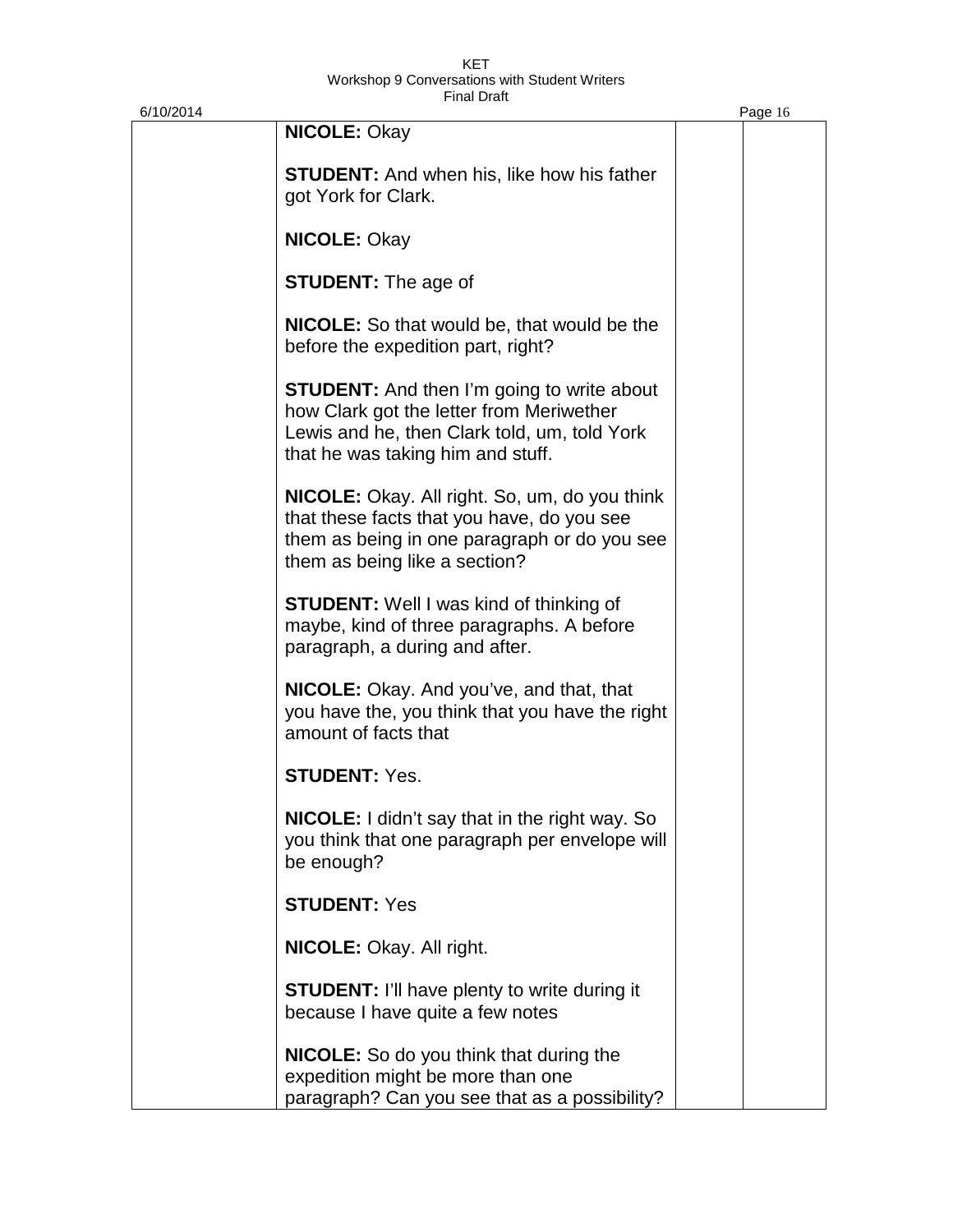| 6/10/2014                                                                                   |                                                                                                                                                                                                                                                                                                               |       | Page 17 |
|---------------------------------------------------------------------------------------------|---------------------------------------------------------------------------------------------------------------------------------------------------------------------------------------------------------------------------------------------------------------------------------------------------------------|-------|---------|
|                                                                                             | <b>STUDENT:</b> Or one big paragraph                                                                                                                                                                                                                                                                          |       |         |
|                                                                                             | <b>NICOLE:</b> Okay but if it has so many facts you<br>could break it into a couple of paragraphs.                                                                                                                                                                                                            |       |         |
|                                                                                             | <b>STUDENT: Okay.</b>                                                                                                                                                                                                                                                                                         |       |         |
|                                                                                             | <b>NICOLE:</b> All right so why don't, why don't<br>when you start that part or after you write that<br>part, why don't you check back in with me and<br>we can see to make sure it's organized in a<br>way that makes sense to your reader.                                                                  |       |         |
|                                                                                             | <b>STUDENT: Okay.</b>                                                                                                                                                                                                                                                                                         |       |         |
|                                                                                             | <b>NICOLE:</b> Okay? All right. Good job.                                                                                                                                                                                                                                                                     | 03:16 | 20:28   |
| Nicole Outsen,<br>North Hampton<br>Elementary,<br><b>North</b><br>Hampton, New<br>Hampshire | <b>NICOLE:</b> I try to conference with every<br>student in the class, at least once a week,<br>about reading. I try to conference with every<br>student in the class once about writing. That<br>becomes a little trickier just because it<br>depends on what they're writing, so that's not<br>as easy.     |       |         |
|                                                                                             | But, after each conference, I'll record, on little<br>sticky labels, the conversation that we had or<br>key points. And it's very public, so the kids<br>can see what I'm writing down.                                                                                                                       | 00:28 | 20:56   |
| <b>B-Roll</b>                                                                               | <b>NARRATOR: In another New Hampshire</b><br>classroom-Lindsay Dibert's fifth-grade in the<br>small town of Danville--the students are<br>writing personal narratives. Today, they're<br>drafting multiple leads for their pieces, using<br>opening paragraphs from well-known<br>children's books as models. |       |         |
|                                                                                             | Lindsay has spent a lot of time scaffolding the<br>lesson-relying on whole class discussion<br>and small group work to help the students<br>understand what the authors are doing in their<br>leads. So her fifth-graders are ready for the<br>next step: applying the lesson to their own<br>writing.        |       |         |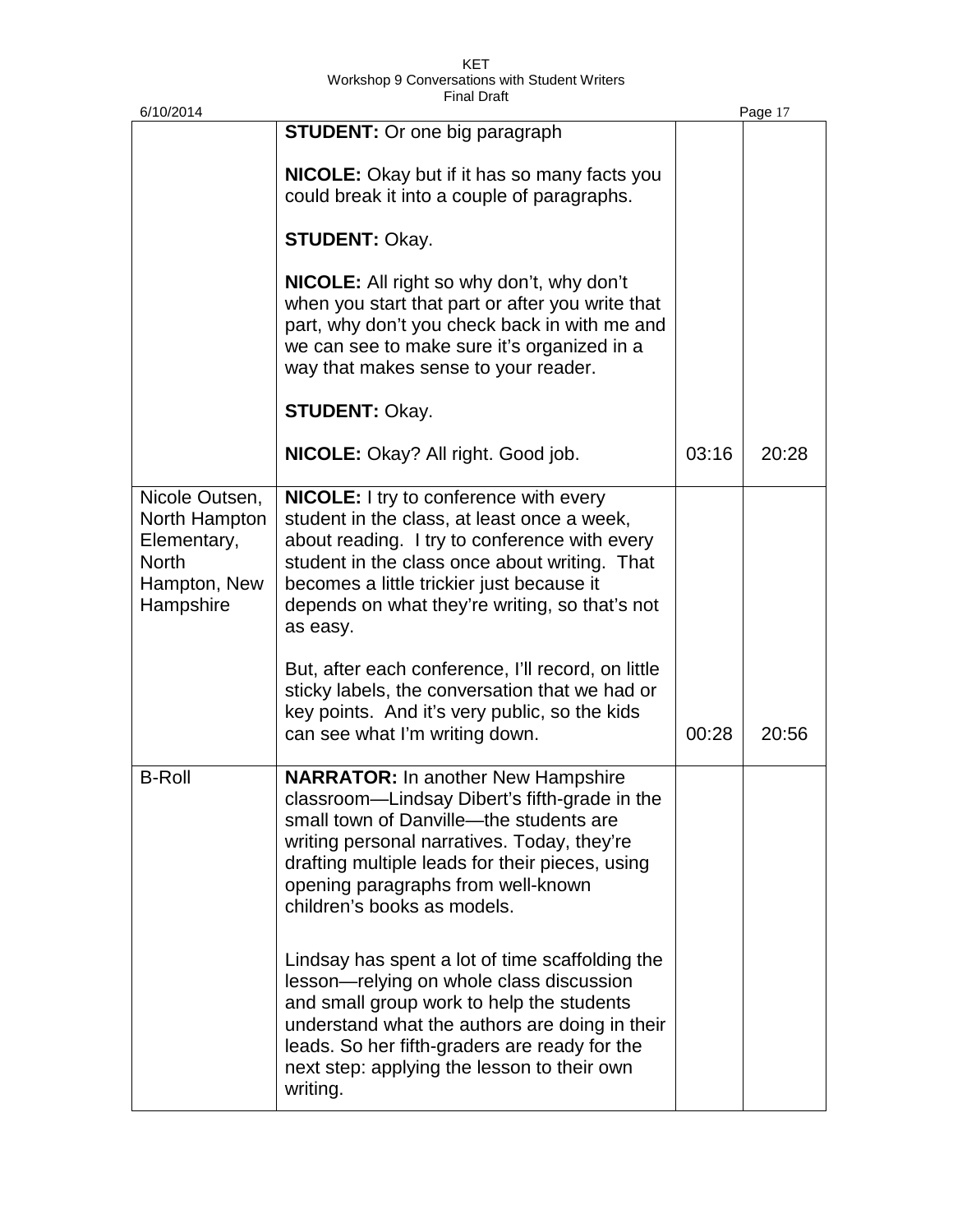KET Workshop 9 Conversations with Student Writers Final Draft

| 6/10/2014                                                                |                                                                                                                                                                                                                                                                                                                                                                                                                                                                                                                                                                                                                                                                                                                                                                                                                      |       | Page 18 |
|--------------------------------------------------------------------------|----------------------------------------------------------------------------------------------------------------------------------------------------------------------------------------------------------------------------------------------------------------------------------------------------------------------------------------------------------------------------------------------------------------------------------------------------------------------------------------------------------------------------------------------------------------------------------------------------------------------------------------------------------------------------------------------------------------------------------------------------------------------------------------------------------------------|-------|---------|
|                                                                          | During individual work time, Lindsay moves<br>from student to student, asking questions and<br>affirming the writers' choices.                                                                                                                                                                                                                                                                                                                                                                                                                                                                                                                                                                                                                                                                                       | 00:42 | 21:38   |
| Lindsay Dibert,<br>Danville<br>Elementary,<br>Danville, New<br>Hampshire | <b>LINDSAY:</b> The kind of conferences that I was<br>having with the students, today, was with<br>regard to their leads and how they were<br>choosing them and why they were choosing<br>that lead, and just, in general just sidling up to<br>them and, "What are you working on?" And I<br>needed to show those students, in particular,<br>that I saw that I was interested and that I<br>wanted to know what they were working on<br>and why they were making the decisions that<br>they made. I had-got a lot of valuable<br>information from them, just sitting back and<br>letting them do the talking, trying not to ask<br>yes and no questions, but asking them<br>questions that it took more-a little bit more<br>effort to answer, and it was—they provide me<br>with a lot more information that way. | 00:47 | 22:25   |
| Lindsay Dibert,<br>Danville<br>Elementary,<br>Danville, New<br>Hampshire | <b>STUDENT:</b> When I was six, I was afraid of<br>the dark.<br><b>LINDSAY:</b> I'd say it was a semi-arresting<br>sentence. You now how Betsey Byars starts<br>most of her chapters with an arresting<br>sentence of some sort. I think you're getting to<br>the point. What leads did you like in here?<br><b>STUDENT:</b> Well, this one.<br><b>LINDSAY: Chasing Vermeer?</b><br><b>STUDENT:</b> And Louis the Fish and The Iron<br>Man.<br><b>LINDSAY: All right.</b>                                                                                                                                                                                                                                                                                                                                            |       |         |
|                                                                          | <b>STUDENT:</b> But I can't really think of a<br>question.<br><b>LINDSAY: Of a question.</b>                                                                                                                                                                                                                                                                                                                                                                                                                                                                                                                                                                                                                                                                                                                         |       |         |
|                                                                          | <b>STUDENT:</b> I thought a different lead could be                                                                                                                                                                                                                                                                                                                                                                                                                                                                                                                                                                                                                                                                                                                                                                  |       |         |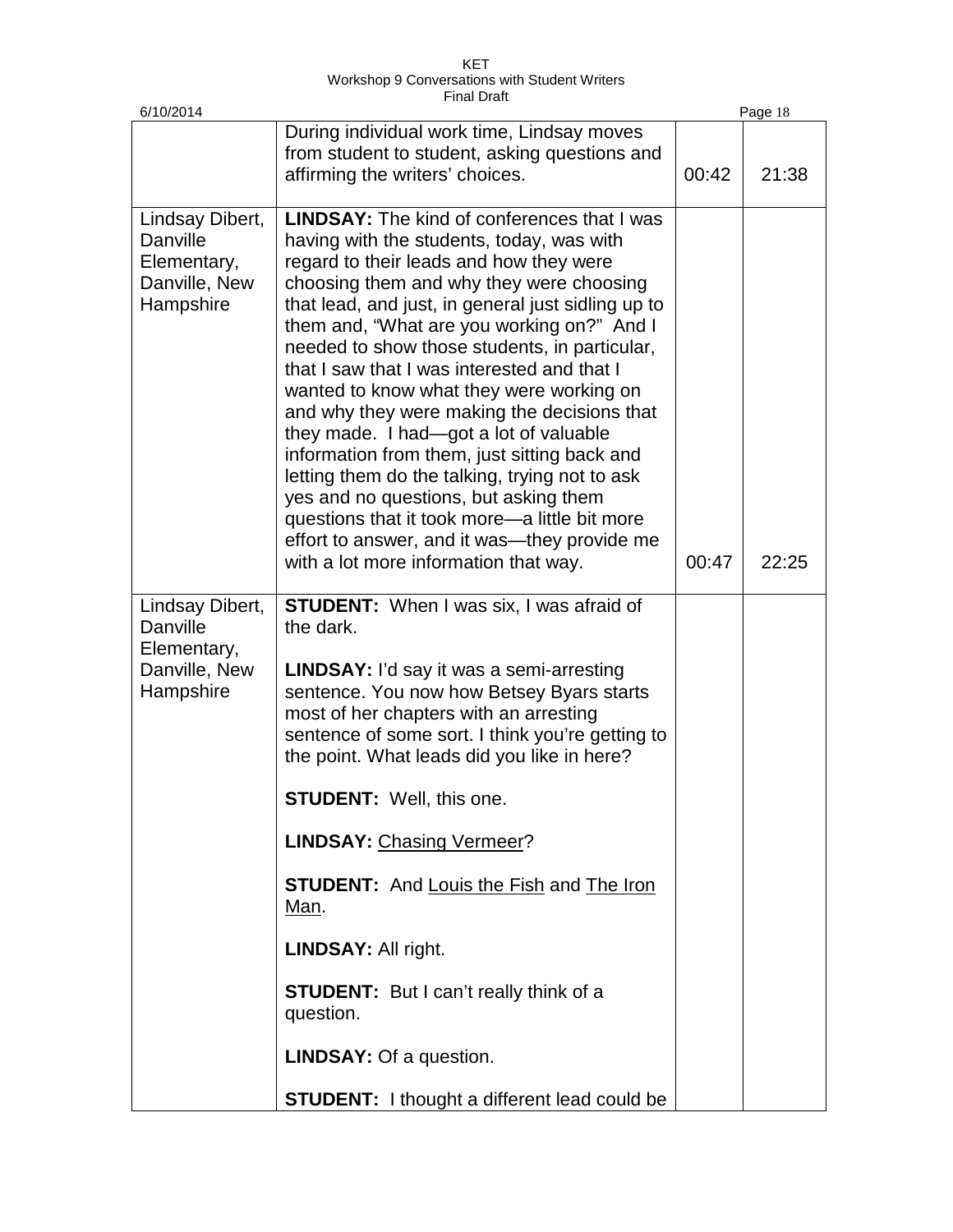| 6/10/2014 |                                                                                                                                                                                                                                                                                                 | Page 19 |
|-----------|-------------------------------------------------------------------------------------------------------------------------------------------------------------------------------------------------------------------------------------------------------------------------------------------------|---------|
|           | were you ever afraid of the dark when you<br>were young?                                                                                                                                                                                                                                        |         |
|           | <b>LINDSAY:</b> That sounds like a good start. It's<br>similar to what, But I'll Be Back Again, if you<br>are a child; she's speaking to the reader.<br>There's no reason you couldn't try that one<br>and speak to the reader with your question.<br>Would you be willing to give that a shot? |         |
|           | <b>STUDENT: Okay.</b>                                                                                                                                                                                                                                                                           |         |
|           | <b>LINDSAY:</b> Okay and maybe that'll lead you to<br>something different. Perhaps something<br>similar to questions about The Iron Man.<br>Okay?                                                                                                                                               |         |
|           | <b>STUDENT:</b> So can we go on the computer<br>and change it?                                                                                                                                                                                                                                  |         |
|           | <b>LINDSAY:</b> I think you're going to go into your<br>writer's notebook first and write that lead<br>down and then try two more. All right? I'll<br>come back and check in with you. How it's,<br>how are you doing?                                                                          |         |
|           | <b>STUDENT:</b> I'm doing okay I was having<br>trouble and Dale was helping me.                                                                                                                                                                                                                 |         |
|           | <b>LINDSAY: I like that</b>                                                                                                                                                                                                                                                                     |         |
|           | <b>STUDENT:</b> Yeah, because my brother would<br>always hide under my bed and when I went to<br>go he would always grab my ankles.                                                                                                                                                             |         |
|           | <b>LINDSAY:</b> Oh so is, are you saying this? Oh,<br>see that's, that's clearly another way of<br>starting it is to start with dialogue. So you're<br>saying that to your brother?                                                                                                             |         |
|           | <b>STUDENT: Yeah</b>                                                                                                                                                                                                                                                                            |         |
|           | <b>LINDSAY:</b> And then what happened<br>afterward?                                                                                                                                                                                                                                            |         |
|           | <b>STUDENT:</b> Well he just, he really just                                                                                                                                                                                                                                                    |         |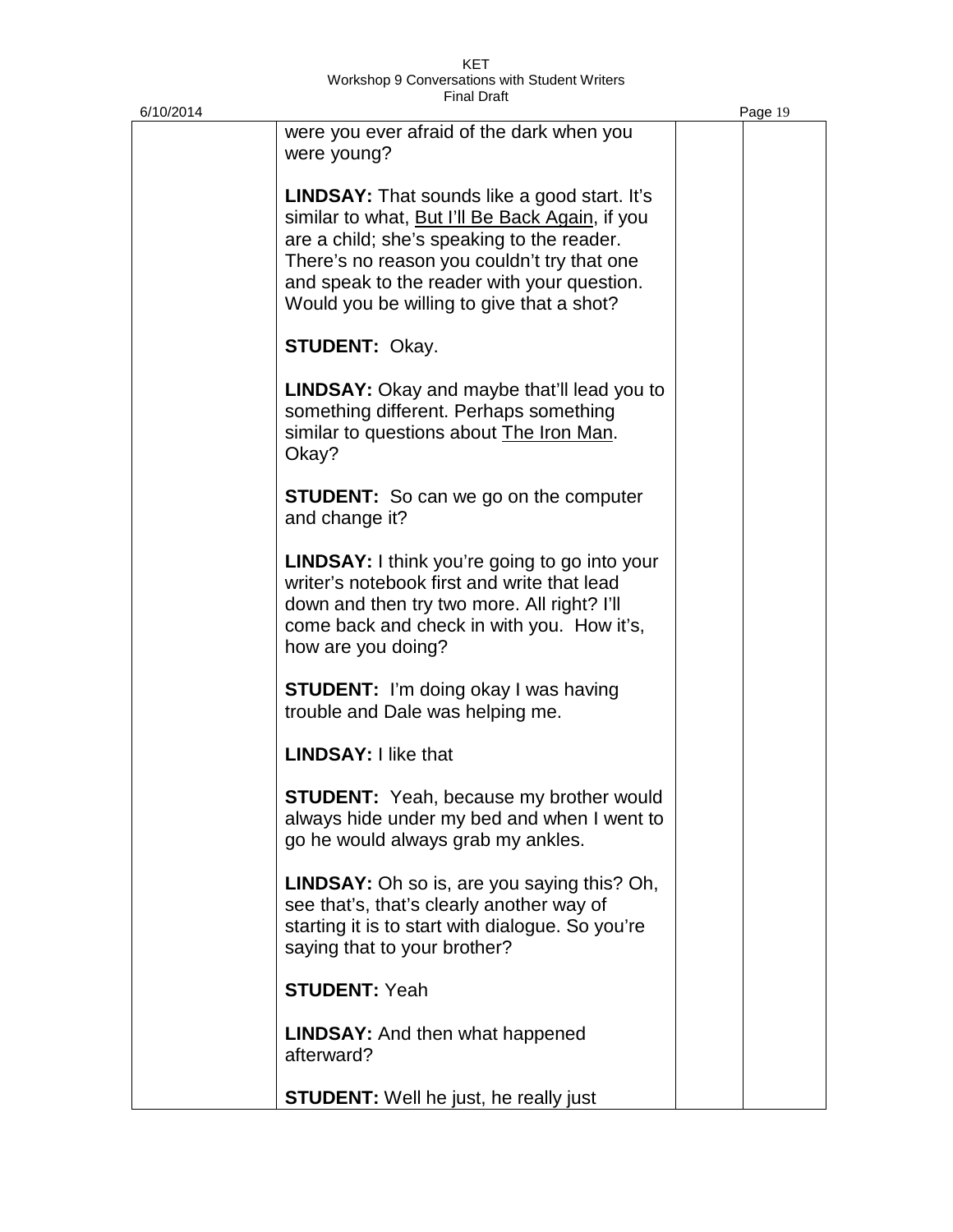| 6/10/2014                                                                |                                                                                                                                                                                                                                                                                                                                                                                                                                                                                                                                                             |       | Page 20 |
|--------------------------------------------------------------------------|-------------------------------------------------------------------------------------------------------------------------------------------------------------------------------------------------------------------------------------------------------------------------------------------------------------------------------------------------------------------------------------------------------------------------------------------------------------------------------------------------------------------------------------------------------------|-------|---------|
|                                                                          | screamed back at me and then he got out.                                                                                                                                                                                                                                                                                                                                                                                                                                                                                                                    |       |         |
|                                                                          | <b>LINDSAY:</b> Well what did he scream at you?                                                                                                                                                                                                                                                                                                                                                                                                                                                                                                             |       |         |
|                                                                          | <b>STUDENT:</b> He'd scream real loud                                                                                                                                                                                                                                                                                                                                                                                                                                                                                                                       |       |         |
|                                                                          | <b>LINDSAY:</b> And then how would he crawl out<br>from underneath the bed? Would he like<br>really struggle to get out?                                                                                                                                                                                                                                                                                                                                                                                                                                    |       |         |
|                                                                          | <b>STUDENT:</b> Yeah. Because it was so small.                                                                                                                                                                                                                                                                                                                                                                                                                                                                                                              |       |         |
|                                                                          | <b>LINDSAY:</b> The area under the bed? So it<br>was hard for him.                                                                                                                                                                                                                                                                                                                                                                                                                                                                                          |       |         |
|                                                                          | <b>STUDENT: Yeah.</b>                                                                                                                                                                                                                                                                                                                                                                                                                                                                                                                                       |       |         |
|                                                                          | <b>LINDSAY:</b> So what did he look like when he<br>was crawling out from under the bed? You<br>are laughing. I can see you are picturing it.                                                                                                                                                                                                                                                                                                                                                                                                               |       |         |
|                                                                          | <b>STUDENT:</b> He looked like a small person. It<br>took him a while to get his head out and then<br>his hands. It was only like a little space like<br>that much.                                                                                                                                                                                                                                                                                                                                                                                         |       |         |
|                                                                          | <b>LINDSAY:</b> I think you should probably include<br>that.                                                                                                                                                                                                                                                                                                                                                                                                                                                                                                |       |         |
|                                                                          | <b>STUDENT: OK.</b>                                                                                                                                                                                                                                                                                                                                                                                                                                                                                                                                         |       |         |
|                                                                          | <b>LINDSAY:</b> It makes you laugh. Imagine what<br>other people are going to think.                                                                                                                                                                                                                                                                                                                                                                                                                                                                        | 02:45 | 25:10   |
| Lindsay Dibert,<br>Danville<br>Elementary,<br>Danville, New<br>Hampshire | <b>LINDSAY:</b> I think the information that I<br>learned from their conferences about the<br>student themselves—which is wonderful; the<br>more information I have, the better I can tailor<br>my teaching to them—but I think information<br>of where they are with their writing. Are they<br>reading like a writer? Are they writing as if<br>somebody's going to be reading their work, or<br>are they still writing as if this is their work and<br>it's for them only—that kind of information that<br>allows me to see where they are, as a writer. | 00:36 | 25:46   |